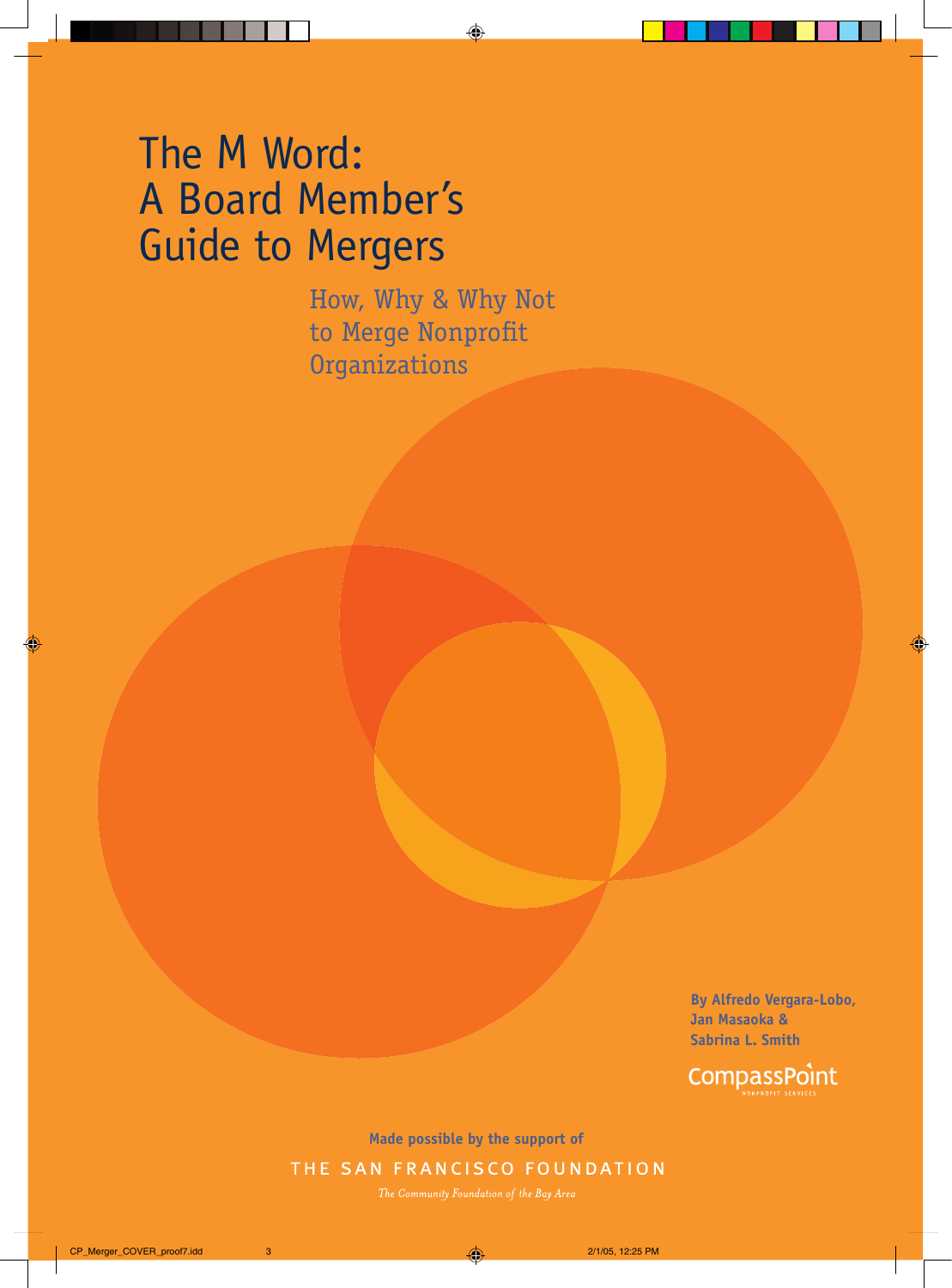# About this booklet

Most likely, you've opened this booklet because you know a nonprofit organization that is, will be or perhaps should be exploring merging with another nonprofit. What are the benefits of a merger? The challenges and pitfalls? What does a nonprofit merger process involve? How does one determine if a merger is the right choice?

The idea of a nonprofit merger can be daunting. And because most mergers occur when one nonprofit is in financial difficulty, it's easy to feel – inaccurately so – that merging is an act of failure. We've titled this booklet *The M Word* because staff and board members are often reluctant to bring up the subject.

This booklet is designed as a practical guide to help nonprofit board members, executives and funders think through a merger. Over the next pages, you'll take a quick trip through a merger's terrain and get a rough guide to expectations, processes and obstacles often encountered in a merger experience. Think of it as an annotated map of the merger journey that will give you a sense of the adventure before you actually embark.

What this guide *won't* do is convince you that a merger is the right choice for your organization. Merging independent organizations into a single entity is a complex venture that does not always increase financial stability or enhance community benefit. Rather than encourage or discourage a merger, this booklet provides information to help you make that determination for your own situation.

#### *The M Word* **will help you:**

- Understand how and why nonprofits typically explore and undertake mergers;
- Consider the alternatives to mergers, including closure;
- Differentiate between the roles of board members, staff leaders and funders;
- Know what to expect and look out for as the merger process goes forward;
- Decide whether a merger exploration is a viable option for the nonprofit you have in mind.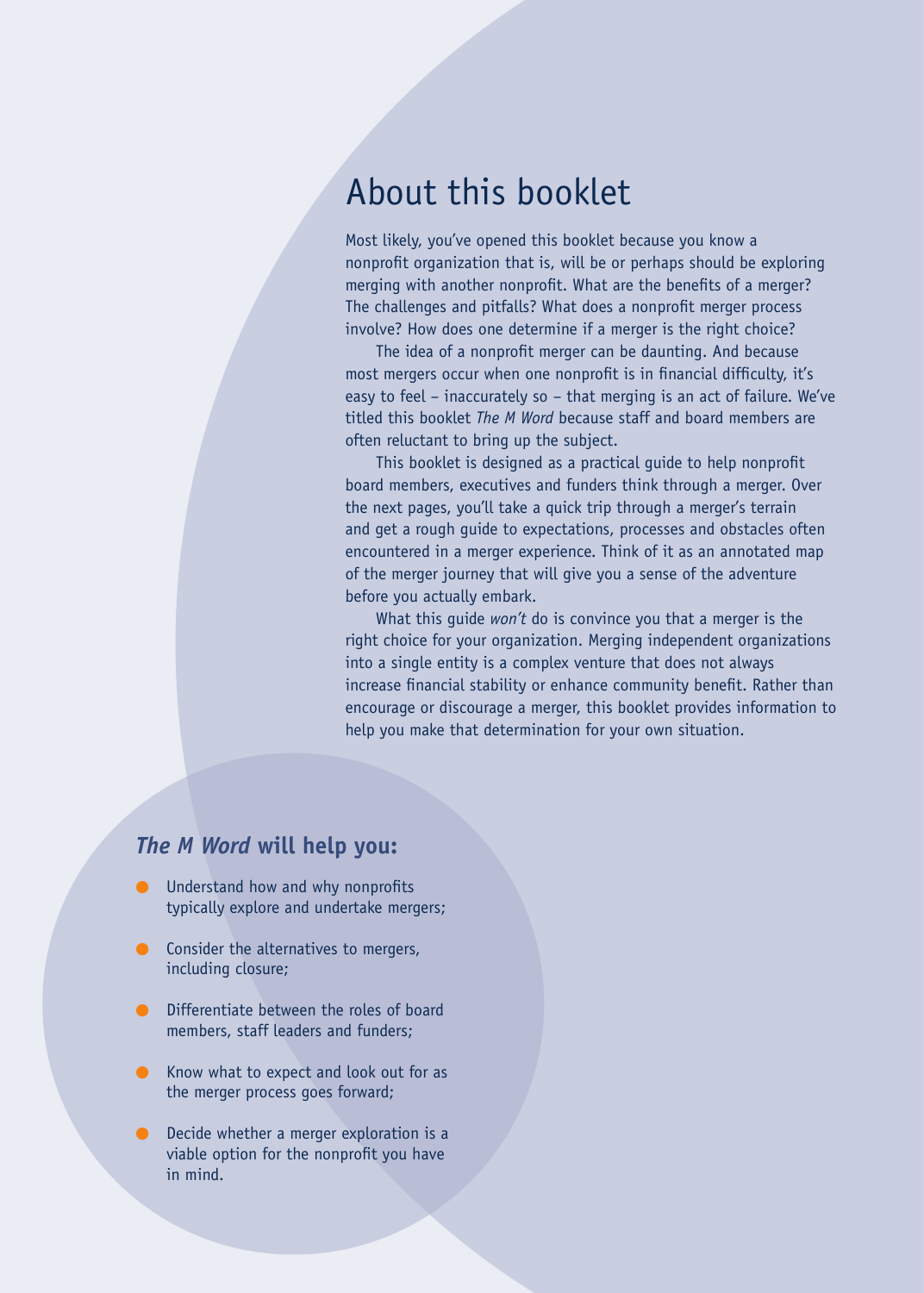# Table of Contents

| iupic | UI CUITCLITCJ                                                                       |  |
|-------|-------------------------------------------------------------------------------------|--|
|       |                                                                                     |  |
|       |                                                                                     |  |
|       |                                                                                     |  |
|       |                                                                                     |  |
|       | Heightened programmatic impact by integrating complementary programs 5              |  |
|       |                                                                                     |  |
|       | Stronger strategic positioning with clients, funders, competitors & policymakers 6  |  |
|       | Stronger board of directors and better positioning for future board recruitment 6   |  |
|       | Stronger management staff and better positioning for future executive recruitment 7 |  |
|       |                                                                                     |  |
|       |                                                                                     |  |
|       |                                                                                     |  |
|       |                                                                                     |  |
|       |                                                                                     |  |
|       |                                                                                     |  |
|       | How are for-profit mergers different from nonprofit mergers? (sidebar) 10           |  |
|       |                                                                                     |  |
|       |                                                                                     |  |
|       |                                                                                     |  |
|       |                                                                                     |  |
|       |                                                                                     |  |
| A.    |                                                                                     |  |
| В.    |                                                                                     |  |
|       |                                                                                     |  |
|       |                                                                                     |  |
|       |                                                                                     |  |
| C.    |                                                                                     |  |
|       |                                                                                     |  |
|       |                                                                                     |  |
|       |                                                                                     |  |
|       | Side-by-side Analysis and Agreement Worksheet for a Fictitious Merger  17           |  |
| D.    |                                                                                     |  |
| Е.    |                                                                                     |  |
| F.    |                                                                                     |  |
|       |                                                                                     |  |
|       |                                                                                     |  |
|       |                                                                                     |  |
|       |                                                                                     |  |
|       |                                                                                     |  |
|       |                                                                                     |  |
|       |                                                                                     |  |
|       |                                                                                     |  |
|       | Section IV: Recommended Additional Resources 26                                     |  |
|       |                                                                                     |  |
|       |                                                                                     |  |
|       |                                                                                     |  |
|       |                                                                                     |  |
|       |                                                                                     |  |
|       |                                                                                     |  |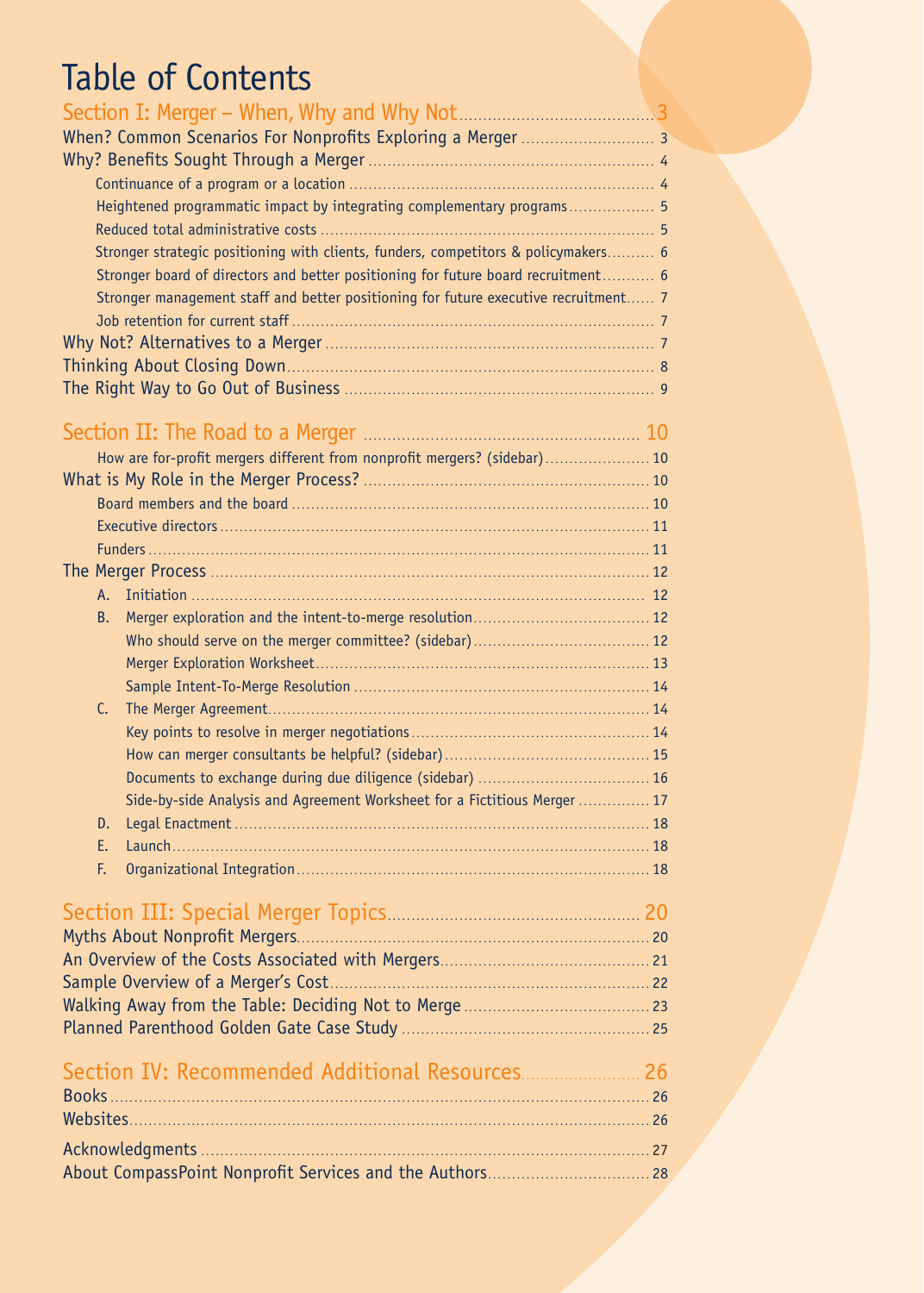# **Merger**<br>**When, Why and Why Not?**

**We begin by looking at common scenarios that bring nonprofits to the merger table and the key benefits sought through a nonprofit merger. We'll then consider some alternatives to merging, including closing down operations.**

# **O** When? Common Scenarios For Nonprofits Exploring a Merger

The idea of a merger usually doesn't just arrive in the boardroom; something brings the idea to the board table. Since merging is such a daunting prospect, and because a merger is often seen as a last resort, most nonprofits undergo some serious thinking before contemplating a merger. The decision to undertake such a large degree of change can be precipitated by a variety of factors:

- **A financial crisis or the belief that a crisis is nearing;**
- **The departure of an executive director;**
- **A proactive move to reduce competition;**
- **A growth strategy arising from a strategic plan;**
- **A struggle to recruit or retain staff or board talent;**
- **The suggestion of a funder interested in consolidation in the field;**
- **A request to merge from another organization.**

Regardless of how the question of a merger does arise, the main question to address is always the same: *Will a merger result in greater community impact and increased organizational stability?*

For an organization seeking a merger partner, there are several common scenarios:

**An organization in financial trouble seeks a merger partner:** Organization A's core program is an afterschool tutoring program, but over time it has added in-school programs and published its own guide to tutoring. It's been struggling financially for some time, and the board has lost confidence in its executive director. Under pressure, the executive director resigns, and the board decides that it may be easier and more feasible in the long-term to merge rather than find a "miracle worker" to hire. Board members contact several other organizations with afterschool programs and ultimately decide to hold serious negotiations with Organization B, which they hope will take over the afterschool program and the tutoring guide.

**Organizations find themselves in competition:** Organizations C and D bring different philosophies and solutions to addressing breast cancer. Organization C has a self-help and support approach, and holds support groups, health fairs and educational workshops at neighborhood centers. In contrast, Organization D brings an activist voice to the issue by arguing for better breast cancer treatment in HMOs and for attention to environmental factors that may contribute to cancer rates. Although the two organizations do different work, they find themselves increasingly in competition: donors get them mixed up, they end up asking the same people to join their boards and foundations are reluctant to fund both organizations. Despite their differences in philosophy, the two organizations decide they should think about merging.

**An executive director's departure leads the board to question the organization's future:** The founding executive director of Organization E has become too ill to continue working. Board members – a small group of her friends – have supported her work over the years, but aren't sure they are up to finding a new leader. The staff of three is worried about the future, as they don't see how anyone else could raise the funds and run the program the way the founder has. The board members get together and wonder if the organization is just too small and too dependent on the founder to continue. They decide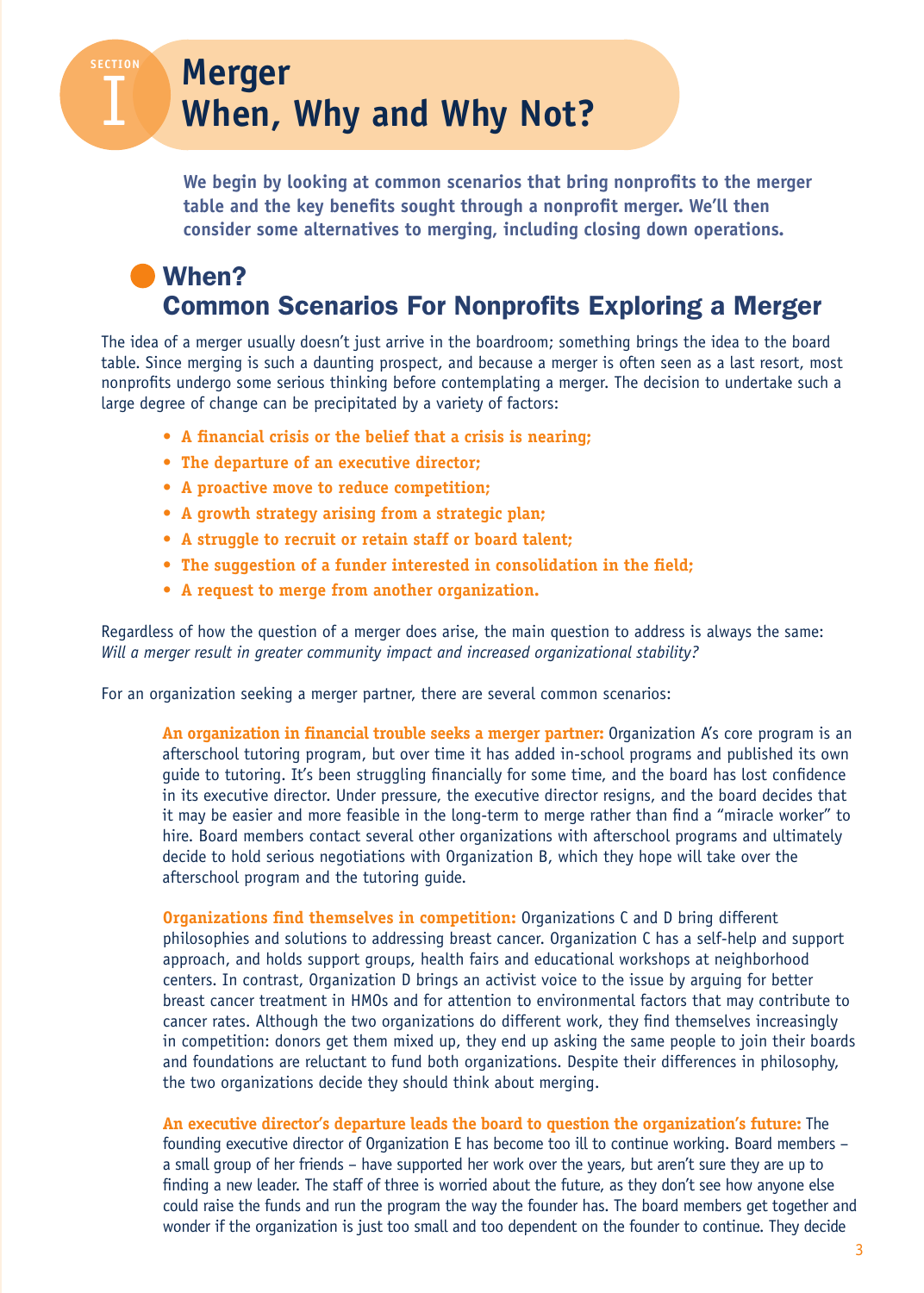to see if there is another organization that would be willing to take over the program.

**Affiliates consider combining:** Organizations F and G are affiliates/chapters of the same national organization, and both have gone through rough times lately. Their national organization is encouraging affiliates to merge. Staff and board members in each city are worried though that a merger would result in fewer services in their own cities. Still, they agree to explore the idea to see whether they could reduce costs by combining into one affiliate chapter.

**A funder brings organizations to the table:** The head of the city Human Services Department has never understood why there are two senior nutrition organizations on the east side of town. And now one of them is in financial trouble again. He brings the executive directors and the board presidents to a meeting and puts it to them: "It costs too much to contract with both of you and maintain two contracts. Why don't you consider merging?"

### Recently the term **"strategic restructuring"**

has entered the nonprofit vocabulary, reflecting a term coined by consultant David LaPiana to include mergers, partnerships and collaborations in a continuum of relationships. This booklet, however, focuses on mergers – a strategy qualitatively different from other forms of partnerships.

These and other situations reflect the fact that the nonprofit sector is no stranger to mergers. A recent research study<sup>1</sup> found that almost a quarter of the nonprofits studied reported experience with some type of strategic restructuring, such as a merger.

Merging may be appropriate for the nonprofit organization you have in mind, regardless of its budget size,

maturity or focus area. **The framework for understanding whether a merger is a good choice is to look at the motivations of the various partners, to test the hypotheses about merger benefits, and to think as creatively and carefully as possible within the time permitted.** 

# **Nhy?** Benefits Sought Through a Merger

This section looks at some of the benefits nonprofits commonly seek through a merger and points the way to questions the board should consider for each desired benefit. Some of the following potential benefits may be more relevant to either the initiating or to the responding organization.

### Continuance of a program or a location

**EXAMPLE:** Organization H is facing closure but is hoping to merge into a larger organization and, in effect, become a department of that organization. They may enter merger talks with Organization I to maintain their programs or to keep their office location open.

COMMENT: While the smaller organization may want to ensure that its core programs will be maintained or that its site will continue to operate, the new, merged organization needs the freedom to choose its own programs and locations over time. Be careful not to judge a merger's "success" by a program or location staying the same. In one example of two affiliates of the same national organization merging, Affiliate A was operating six clinics in County A and Affiliate B was operating four clinics in County B. A year after the merger, the organization closed three clinics in County A to reflect low usage and cost inefficiencies. Community opinion was divided. Some of the former

<sup>1</sup> David LaPiana and Amelia Kohn, "In Search of Strategic Solutions: A Funders Briefing on Nonprofit Strategic Restructuring," January 2003, Grantmakers for Effective Organizations, Washington, DC.

### **Focus on ends, not on means**

In the face of financial difficulties, both the board and staff often get caught up trying to survive – raising enough money for the next payroll or to meet the rent. Stepping back from the firing line to consider a merger means thinking about how the organization's programs, if not the organization itself, will survive and perhaps even thrive.

As one example, the board of a small girls' sports organization in financial difficulty, exhausted from fundraising, realized that their program could probably do better as a department of a larger, comprehensive youth organization. They would lose their platform to advocate strongly for girls' sports in such an organization, but the program would be able to keep going. They decided to approach the YWCA, the YMCA and the Boys and Girls Club as possible merger partners.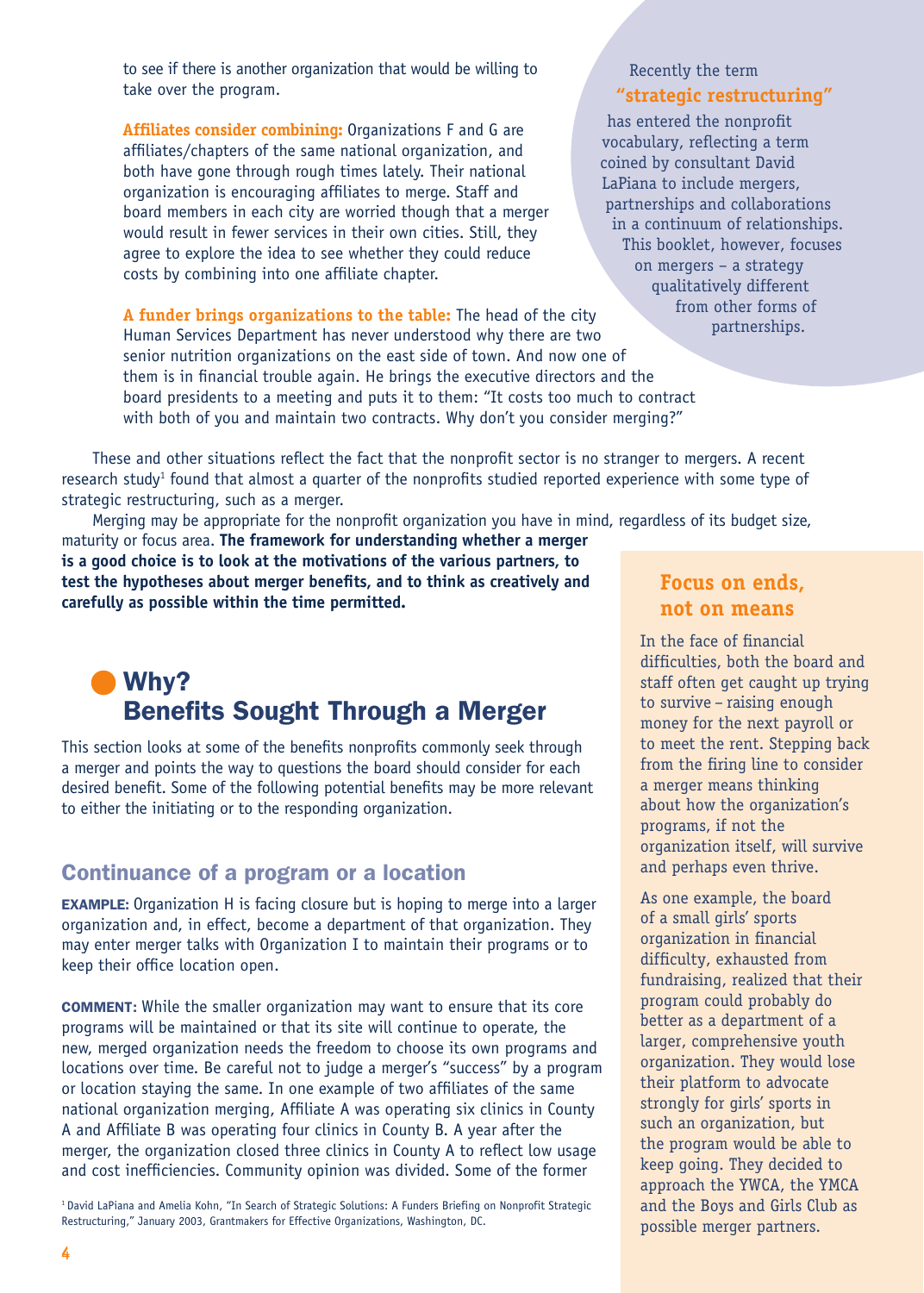Affiliate A board members felt betrayed with the clinic closings, while others felt that without the merger, there would not be any clinics at all in County A.

#### THINK ABOUT:

- ● *Do we want the Merger Agreement to state that our program will continue for a certain length of time? Or that an office in our county will be maintained? What might be the impacts of these requests?*
- Are there any non-negotiables for us in terms of program or location?

# Heightened programmatic impact by integrating complementary programs

EXAMPLE: Community Training and Development (CTD) was a San Francisco nonprofit offering workshops and seminars for nonprofits, and had recently begun offering consulting services as well. The San Francisco based Support Center had a significant consulting program for nonprofits and a small workshop program. The two organizations merged to achieve an integrated training and consulting practice in a faster and stronger way than either could do separately. [The merged organization later changed its name to the Support Center for Nonprofit Management and eventually went on to become CompassPoint Nonprofit Services.]

COMMENT: Program integration is difficult to plan but easier to plan than to execute. There are often processes, styles and cultures that make it harder for program staff to work together than expected. Helping clients understand new systems will also take place over an extended time. For several months after the merger, allow time for the program teams to talk things out, clash, experiment and talk things out some more.

#### THINK ABOUT:

- How many of our constituents currently work with both organizations? What do they value about each *organization?*
- If we merge, will we serve the same people in different ways, new people in new ways? Through surveys, *interviews, focus groups or simply listening, can we find out how best to meet the needs and desires of our constituents?*

### Reduced total administrative costs

EXAMPLE: When three mental health organizations in the same city merged, everyone expected savings in administrative costs. But it didn't happen. For example, although they now had only one executive director (instead of three), they found they needed a deputy director to manage the new size (100+ staff), and much time was needed to coordinate among sites that had been unnecessary when there was only one site per organization. They were also now required to meet labor compliance regulations applicable to companies with 50+ employees and had to hire new HR staff to develop policies where informal understandings had been previously adequate. But, three years later when the organization was severely hit by government cuts, they were able to close one site, and sharply curtail both programmatic and administrative costs. Due to the merged organization, the executive director stated, they were able to realize cost savings that none of the three premerger organizations could have managed alone.

COMMENT: Most community-based nonprofits have under-developed infrastructures and a merger may often result in a rise in administrative costs. An organization may be getting by without an HR Director, for example, because the Finance Director is able to manage that area – although she doesn't have time to do it really well. It may get by without a receptionist because staff take turns answering the phone. The newly merged organization however, because it's typically larger, may have to professionalize systems that could just "get by" before.

#### THINK ABOUT:

- *What accounting systems, human resources systems, computers, networks and other systems will the new merged organization need?*
- *Will new positions be necessary, such as Deputy Director, Development Director, CFO, Supervising Clinician, Receptionist or others?*
- ● *What specific costs will there be (e.g. severance pay or bringing health and other benefits into line)?*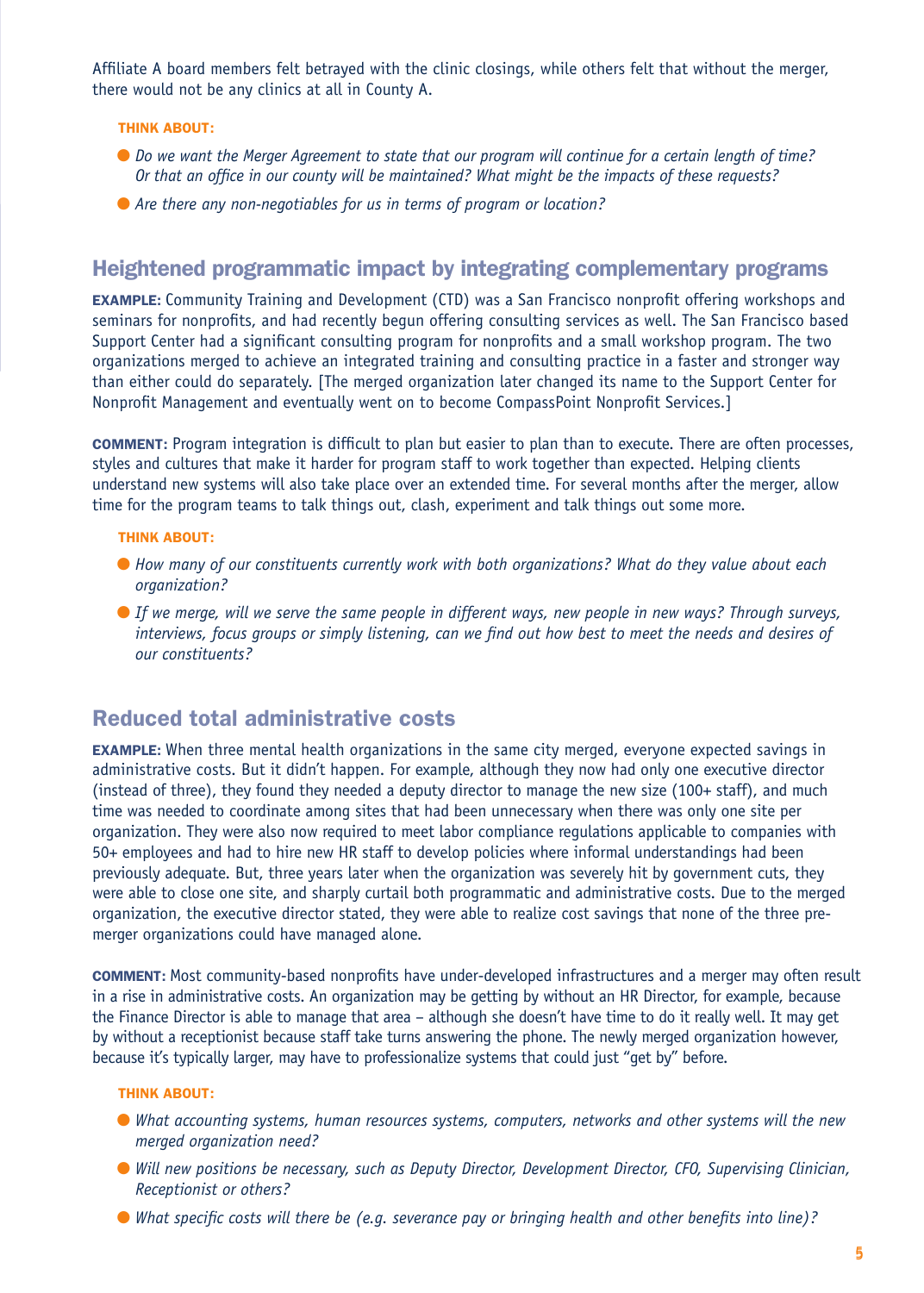- What financial reserves will the organization need after the merger to give it some slack as management *discovers how best to organize the work?*
- ● *Overall, are reduced total administrative costs a realistic benefit to achieve through a merger?*

### Stronger strategic positioning with clients, funders, competitors and policymakers

EXAMPLE: Organization J and Organization K were similar volunteer mobilization organizations based respectively in San Francisco and Mountain View (40 miles apart). Both were respected, had strong executive directors and were growing financially. Some corporate funders, though, were frustrated by having to work with two separate organizations for their SF and Silicon Valley employee volunteer programs. In addition, both nonprofits were beginning to offer services in the East Bay. These two strong organizations decided to merge to help develop and integrate Bay Area-wide services, and to gain a higher platform for speaking out on the importance of volunteerism.

COMMENT: Achieving stronger strategic positioning often requires significant financial and time investments to explore whether clients, funders, competitors and policymakers will respond in the desired manner. On one hand, a Sacramento child advocacy program merged with one in Los Angeles – and immediately gained credibility as a statewide advocate. But on the flip side, two local ethnic dance organizations found that their volunteer participation dropped as people found the larger, more professionalized organization less like something that belonged to them.

#### THINK ABOUT:

- How will funders, collaborators and partners react to hearing about the merger?
- ● *What funders do the organizations have in common and will they continue to fund at the same level?*
- Are there new opportunities for funding or partnership that the merged organization could pursue?

## Stronger board of directors and better positioning for future board recruitment

EXAMPLE: When Organization L approached Organization M about a possible merger, M's first reaction was surprise. They knew that L was financially stable with a strong board and many major donors. Organization M was excited about the caliber of L's board members and what a merger could bring in terms of fundraising and community connections.

COMMENT: It's often more difficult for boards to merge than anyone anticipates as assumptions from their different backgrounds may unexpectedly create conflict. A board with many corporate members may expect strong leadership from the board chair, while another board, comprised of academics, may expect a chair that nurtures consensus without expressing an opinion.

Board members often find it useful to meet inter-organizationally in informal, small groups without staff present for candid conversations about what their individual commitments will be after the merger, the strengths and weaknesses of their current board members and board practices, and their work with their respective executive directors. If strengthening the board is an important opportunity through the merger, board members should work hard to bring in strong new members at the time of the merger. We even know two boards in merger talks that "fired themselves" and recruited a strong, high profile board with only a few carry-over members to lead the new, merged organization.

#### THINK ABOUT:

- In what ways will the merged organization be better positioned to attract board members?
- Are there current board members who will be reluctant to serve on the new board?
- Which individuals, or types of people, will the merged organization need?
- Are there individuals who should be recruited to the new board immediately following the merger?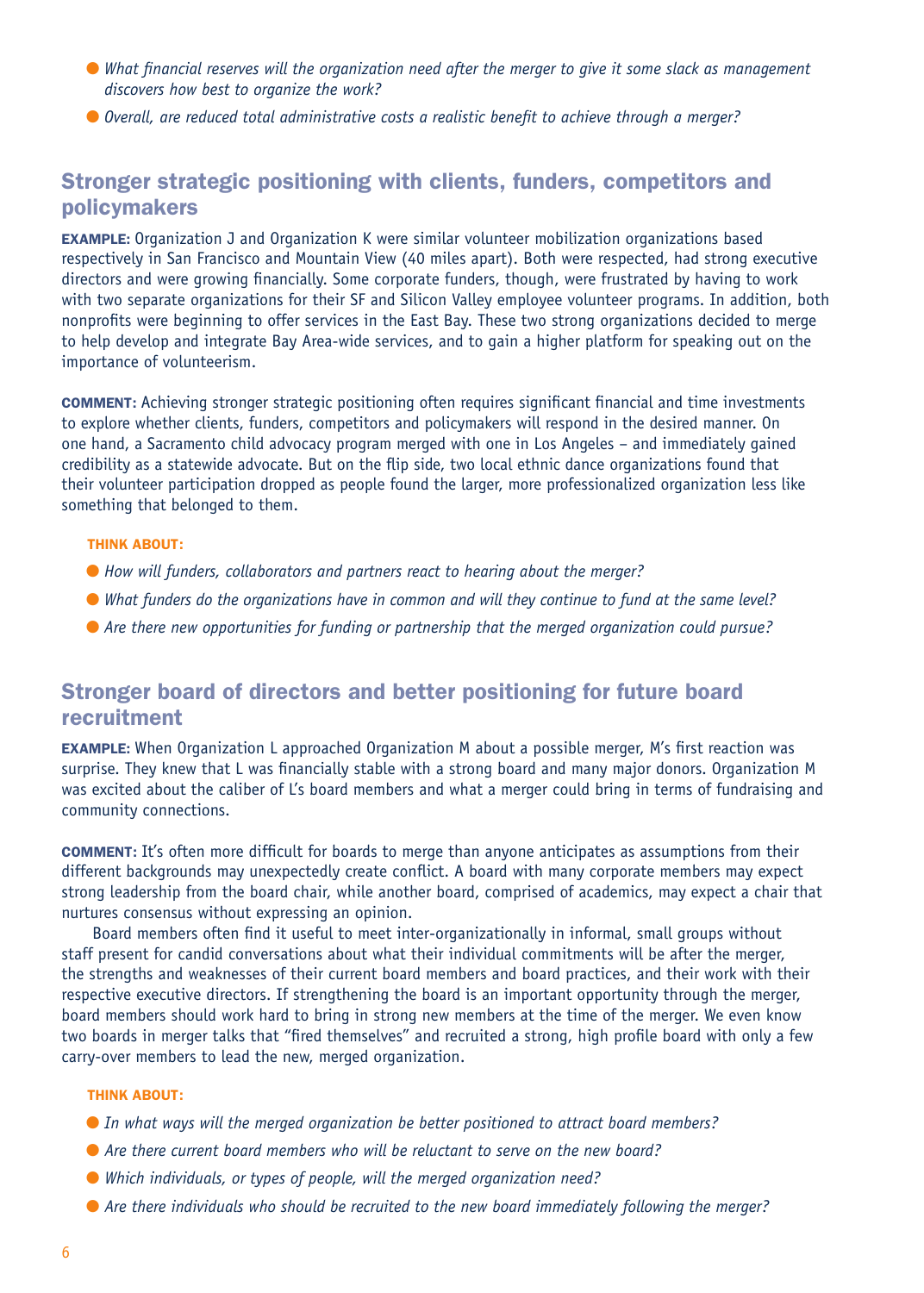### Stronger management staff and better positioning for future executive recruitment

EXAMPLE: Two years ago when Organization N was looking for a new executive director, several board members commented, "Oh, if only we could hire the executive director of Organization O!" When it came time for Organization N to again look for a new executive, the board decided to act on their desire for O's executive leadership and explore whether a merger with O would make sense.

COMMENT: For the board of the organization whose executive director will not become the executive of the merged organization, the merger has an element of "hiring" the other organization's executive.

#### THINK ABOUT:

- ● *Will the merged organization be able to attract strong management team members?*
- Will the merged organization be well positioned to attract strong candidates for executive director when *that is necessary?*
- ● *In what ways, if any, will the organization be less attractive to management candidates?*

#### Job retention for current staff

EXAMPLE: Deeply concerned about the future employment of its current staff, Organization P, which employed five staff, approached Organization Q, which had eleven staff, to discuss a merger. After back-and-forth discussions, both nonprofits agreed that Organization P's executive director would become the deputy director of Organization Q. Two other P staff would have secure jobs for one year, and the other two, if layoffs proved necessary, would be given three weeks of severance pay.

COMMENT: The newly merged organization will inevitably have different staffing needs than either of its premerger structures; it may need to lay off certain staff, as well as create new positions.

#### THINK ABOUT:

- *Will all the staff of both organizations be needed in the new organization?*
- Which layoff and promised employment decisions should be part of the Merger Agreement, and which *decisions should be made by the new management and board?*

# Why Not? Alternatives to a Merger

In dating, someone who once looked like a possible life partner may turn out to be a friend who fills a special place in your life. Similarly, while organizations may question whether a merger is right for them, there are other partnership options that could fulfill the courting parties' respective needs. Sometimes choices other than merging allow nonprofits to meet the concerns that first brought them to the merger table.

**Contract for administration:** A nonprofit seeking lower administrative costs can contract with another to receive administrative functions such as accounting, contract management, human resources and oversight.

**Parent-subsidy:** To continue a program or location, a small nonprofit can dissolve and become a subsidiary of another organization. This allows the subsidiary to maintain an advisory board that advises on the program, which is ultimately under the parent organization's governing authority.

**Continuing as independent organizations, partnering on specific projects and programs:** Organizations can collaborate on complementary projects that enhance their strategic positioning with clients, funders, competitors and policymakers.

**Closing:** With some planning, a nonprofit can go out of business in a way that transfers its constituents or programs to others, and lets staff go in as fair a way as possible. Sometimes though, a nonprofit in financial trouble may be unable to find another nonprofit willing to merge or take over any programs, and needs to dissolve.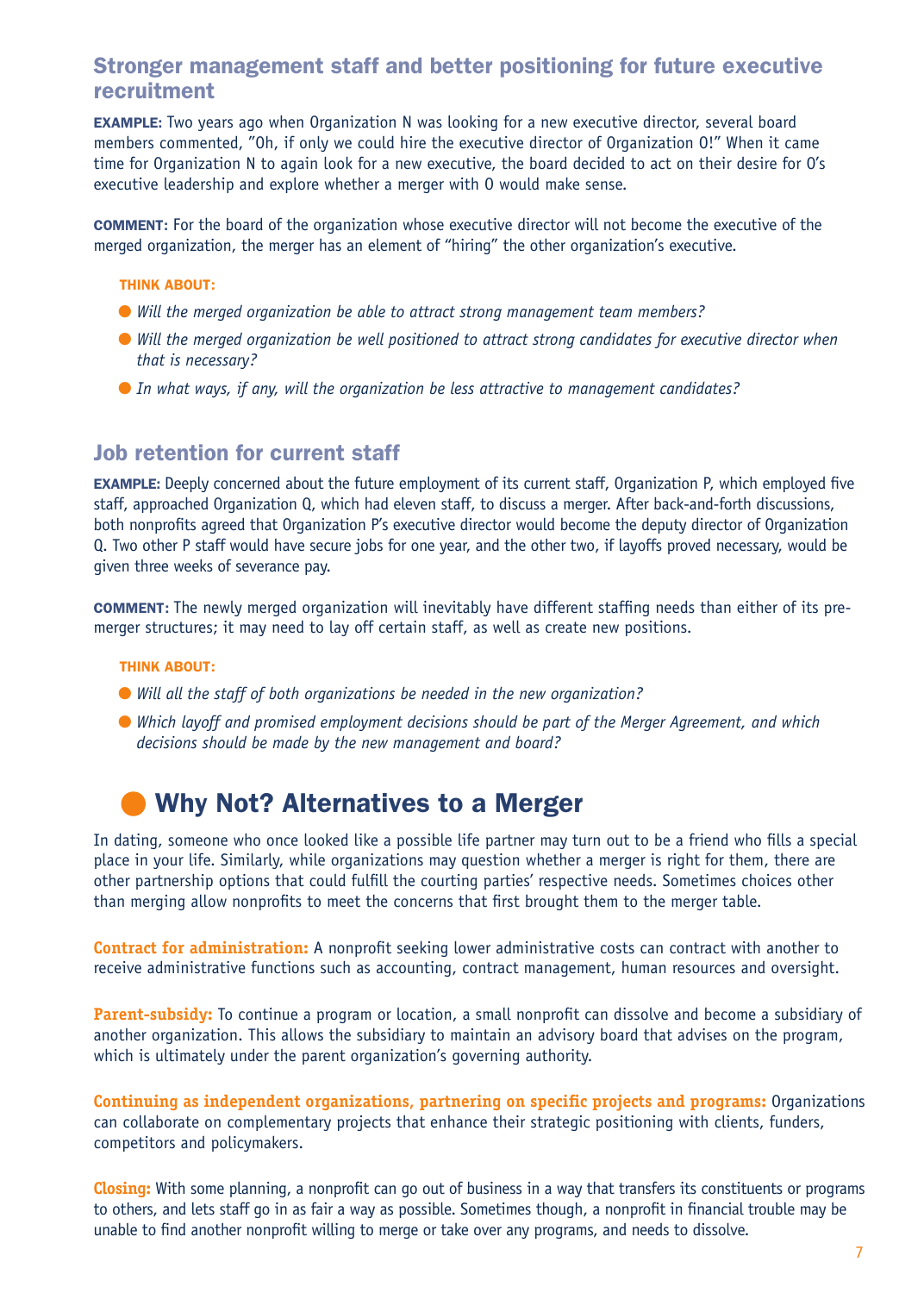#### **Following are two excerpts from another CompassPoint publication,** *The Best of the Board Cafe***, to provide more food for thought on the subject of nonprofit closure.**

# Thinking About Closing Down<sup>2</sup>

I's very hard to break the ice on a board and open a discussion about closing down. The nonprofit board of directors is responsible for the organization's future – whether to grow, change, downsize, merge, evolve or close. t's very hard to break the ice on a board and open a discussion about closing down. The nonprofit board of directors is responsible for the organization's future – whether to grow, change, downsize, merge, evolve or close. And although nonprofit board members don't have personal financial stakes in the **OF** organization, they have invested their time, their energy, their financial contributions and their hearts. turning to new ventures.

For many nonprofit boards, this is the unthinkable: closing down or going out of business. There may be a crisis, serious warning signs or simply a lack of energy in the organization. In other cases, conditions may have changed and the organization is no longer viable, at least in its current form. Whatever the longterm causes may be, a board may find itself wondering whether to go out of business, what the implications will be, whether the organization can still be saved, whether the organization should choose bankruptcy or dissolution, and if so, in what ways to go about closing down.

In most cases the board finds itself facing an obvious crossroads. Perhaps the organization has lost all its funding or a substantial funding source, perhaps key staff have departed, or perhaps the organization has lost a valuable facility or donated service. Other indicators may be a sudden awareness of significant debt or unpaid payroll, a scandal or seriously damaged reputation, or a serious legal challenge.

By the time the board arrives at this crossroads, there's usually a history of less-than-successful efforts to turn things around. For example, in the previous year the organization may have laid off staff, cut costs or undertaken a new fundraising drive. As a result, board members often enter the discussion tired or resentful. It's not easy for such a board to find the strength to consider all the strategic options objectively, to pursue possible mergers or to manage a bankruptcy process well.

One important step is for the board to describe or "declare" the situation a crisis or emergency, or at least an "urgent and unusual situation." Such a declaration has the effect on board and staff members of making it feel appropriate to hold extra or unusual meetings, to take unusual measures to cut costs, and to ask for financial or political help. Declaring a crisis also gives the board a chance to see if there are supporters who will step forward to help. Perhaps most importantly, declaring a special situation gives people permission to talk more openly about the problems facing the organization and to think more creatively about what options exist.

Some organizations create a special options task force of a few board members or a board-staff team that is charged with developing strategic options. The task force can talk with key creditors, key funders, sister organizations and staff. The task force may consider these actions among others:

- **1** Buy time to consider options at a more deliberate pace. EXAMPLES: A job-training program may be able to obtain a delay on loan payments or ask a government funder to renegotiate contracts to allow the organization to keep funds although services were not delivered. In a few cases, a funder may be willing to make an "emergency grant" to keep operations going while the board investigates its choices.
- **2** Restructure services and operations in a way that will permit long-term viability. EXAMPLES: An under-enrolled childcare center may be able to combine classes, reduce staff and eliminate part-time care options in order to operate on a break-even basis. A membership organization may dramatically reduce member services and refocus attention on advocacy, anticipating lower membership income but lower costs as well. A homeless shelter may spin off a money-losing job-training program to an employment organization that can run it more cost-effectively. A nonprofit art gallery may close the gallery but set up arrangements with two coffeehouses that will provide free exhibit space.

**3** Find a merger or acquisition partner who will take over services, staff, location and other matters. EXAMPLE: An afterschool tutoring organization might become a program or department of a nearby community center or church.

**4 Close down. EXAMPLE:** A neighborhood newspaper may find it is simply running out of steam. The board decides to cease publication and give the copyrights and name rights to a neighborhood association.

Whatever choices are made, the board will need to find ways to involve staff, funders, clients, patrons and others appropriately in the decision-making. Clear communication is also crucial to ensuring that the decisions are implemented successfully.

<sup>&</sup>lt;sup>2</sup> Excerpted from "The Best of the Board Cafe" by Jan Masaoka, a CompassPoint-Wilder Book.

Available at www.compasspoint.org/bookstore, www.wilder.org/pubs/index.html or www.amazon.com.<br>8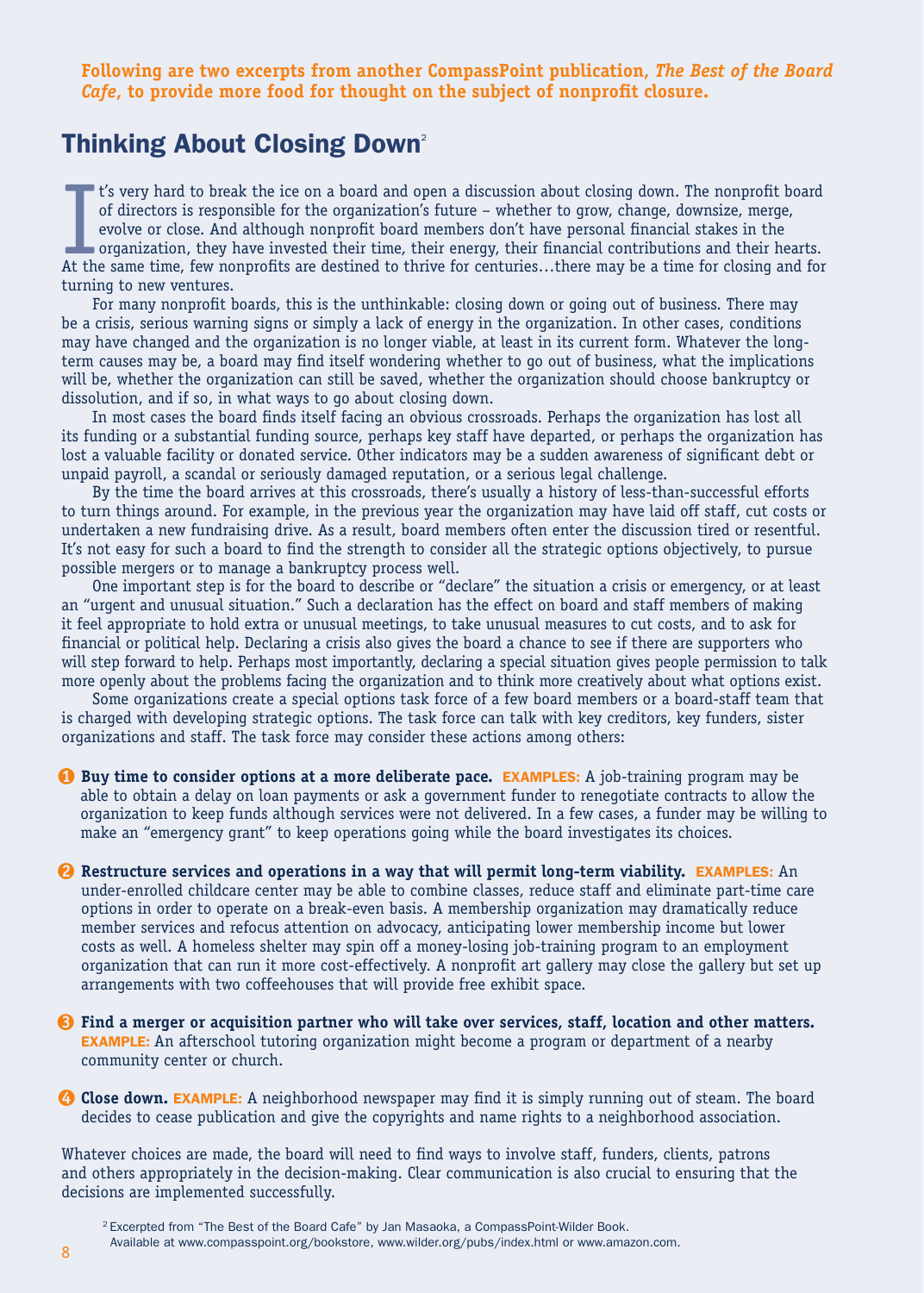# The Right Way to Go Out of Business

hen a nonprofit board has to shut down ("dissolve") the organization, they often find themselves swimming in a sea of unpaid bills, demanding creditors, frustrated and anxious staff, and desperate clients. Going broke–like other things in life–can be done poorly or well. Managing insolvency well can mean that client or patron services are not disrupted, that staff are given assistance in then a nonprofit board has to shut down ("dissolve") the organization, they often find themselves swimming in a sea of unpaid bills, demanding creditors, frustrated and anxious staff, and desperat clients. Going broke–like dissolution:

**1 Identify your legal and contractual obligations.** Consult a lawyer to help you plan and implement the dissolution (there may be one willing to help on a free – pro bono – basis). Are there government contracts that must be fulfilled? Are there building or equipment leases in place? Are there any restricted monies or assets that must be returned to the funder rather than liquidated to pay creditors? Are there any pending lawsuits? In particular, are there any unpaid taxes, such as payroll or sales taxes that pose personal liability for board members or staff? Negotiate any outstanding contract, payment or restricted fund obligations. You may not leave everyone happy, but at least you will leave with a reputation for doing the best you could to meet obligations.

<sup>2</sup> Be frank and direct with the staff about the organization's future. Enlist their help in the closure. With proper planning, you may be able to pay staff through the closedown.

**3** Identify clients who will be hurt by the closure and explore ways to minimize the disruption to **them.** For example, there may be nearby childcare centers that can take a few additional children or a local agency may be able to take over administration of the support groups operated by your program. There may also be a community foundation or other donor who could donate funds to ensure that client transitions are as smooth as possible.

4 **Review the organization's own rules for dissolution as stated in the bylaws and articles of incorporation.** For example, some bylaws may require a 2/3 vote of the board or a vote of the membership for dissolution. Take care to hold the appropriate meetings and votes, and to record the actions taken. Choose one person who will store the documents for a few years in case there are questions. Certain nonprofits, such as those in the health or counseling fields, may have a legal obligation to maintain client records; if you are in this situation, determine another organization to take on this responsibility for you.

**6 Check your state laws.** State laws vary on the steps required for nonprofit dissolutions. In some cases a petition must be filed with a court, which then appoints a trustee to oversee the distribution of any remaining assets. Ask an attorney for help or contact your state Attorney General for information. If the nonprofit has significant assets (such as real estate), it may be necessary to go through a formal bankruptcy process.

6 **If you are able to pay off all debts, make a list of any remaining assets and decide on other nonprofits to receive them.** Government regulations require that nonprofit assets be given to other nonprofits, not (for example) distributed among board or staff. In addition to cash or receivables, assets may include copyrights, historical photos, the organization's name and its Internet domain name. A nonprofit can donate its equipment to a nonprofit halfway house, give its publications inventory to a nonprofit bookstore and its domain name to a sister organization.

**7** Be proactive about publicity. If an established charity has failed, journalists may see a scandal story. Write up some key points about the organization's successes, its reasons for closing, and the steps taken on behalf of clients. Choose one or two people who will speak for the organization to the press.

<sup>8</sup> If you can, find a way to celebrate the organization's successes and legacy. Staff and board might invite former staff, board and volunteers to a closing dinner at someone's home. An open letter to the public might be sent to a local newspaper. A community has been created around the nonprofit, and it is appropriate and fitting for that community to draw together to mark its transition.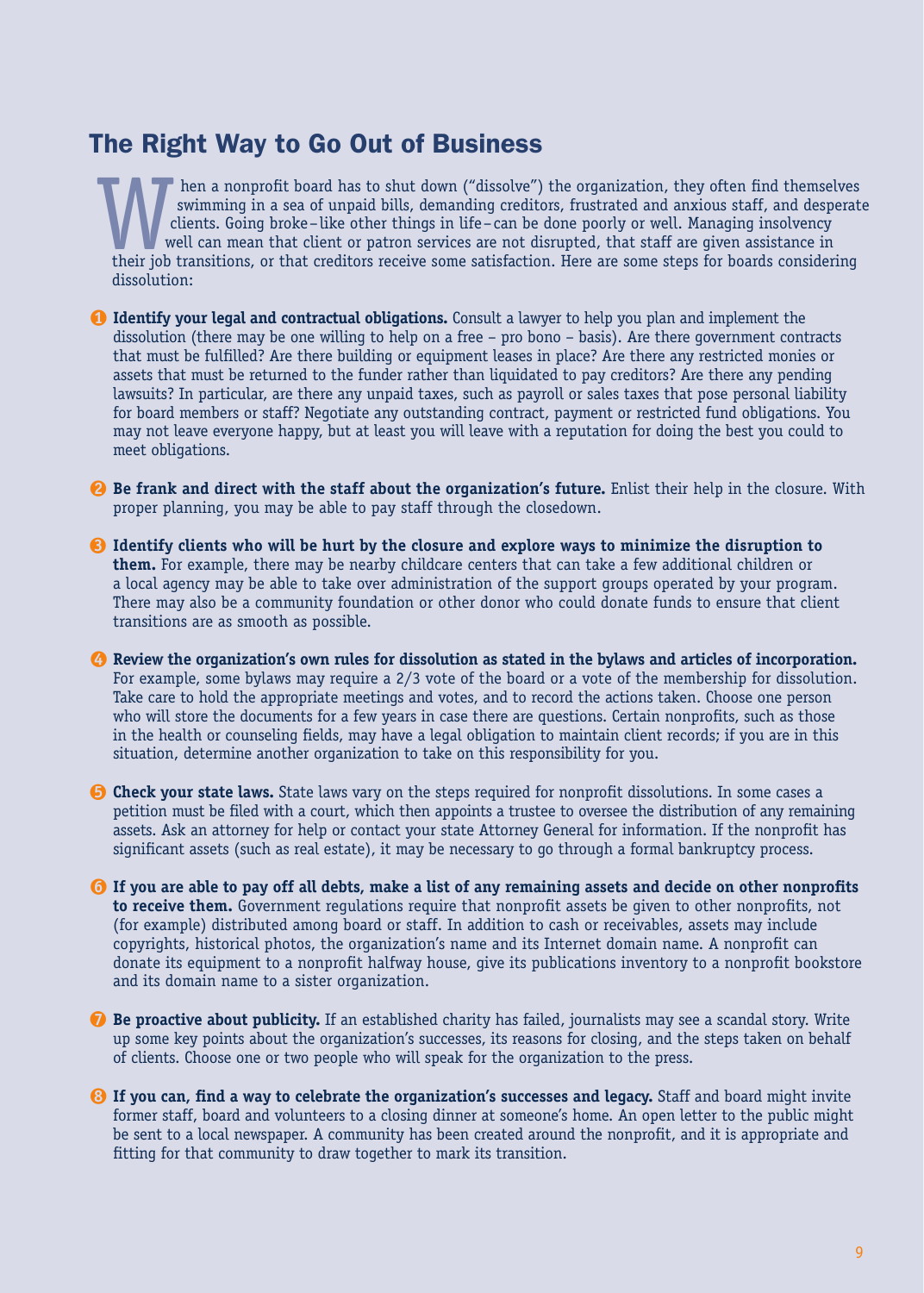II

# **The Road to a Merger**

 This section continues down the road to a merger and discusses the merger relationship, the different roles played by board members and others, and the merger process itself.

A merger is often discussed as similar to dating and getting married. In dating, you meet someone, get an idea about what he or she is like, and if there is mutual interest in becoming better acquainted, you continue to develop the relationship.

A merger follows a similar process. Organizations get to know each other, see if there's some compatibility amongst their respective motivations and goals for merging, and if so, continue to explore developing a relationship. Initial courtship may take the form of meetings between board chairs and executives examining potential benefits of merging, reviewing projections about what consolidated items might look like and discussing potential obstacles.

**Merger parties must consider how the partnership rounds out each organization and supports the realization of each other's goals – are they a good match?**

Merger parties must consider how the partnership rounds out each organization and supports the realization of each other's goals – are they a good match?

As the courtship continues, both sides will discover new things about the other and find the need to compromise. As in an engagement, help from a professional – a counselor for a couple and a consultant

for organizations – may help the relationship get over some of the bumps. And no matter how much preparation has been done, after the engagement there will be surprises – some wonderful and some less-thanwonderful. The merger "wedding" may even be called off, then back on, and back off again! But hopefully, over time, disagreements will feel less like *negotiations* and more like *joint decisions*.

 Similar to a personal relationship, there are likely to be strongly held opinions about the courtship from "relatives" on both sides. The merged organization will need to reach out to these relatives to help them understand and support the union.

While dating can be compared to discussing mergers, the resulting partnership may not be similar to a marriage. In a healthy marriage, two unique individuals commit to the relationship but still maintain their unique identities. Ideally, a merger results in an enhanced nonprofit that absorbs the previously unique "identities" so that the new organization operates as a single entity.

# **What is My Role in the Merger Process?**

Like baseball, a merger is a team sport with different people playing different roles. This booklet looks at the roles played by board members and the executive director(s), and comments on the special role of funders.

#### Board members and the board

The board's governance responsibilities come to full height during a merger as the board of directors makes the final determination of whether a merger is appropriate. Unlike some mergers in the for-profit sector, hostile takeovers are not possible in the nonprofit sector. Each board has full independent authority to make its choice.

#### **How are for-profit mergers different from nonprofit mergers?**

Two of the most important, most frequent reasons for for-profit mergers are  $\bullet$  an increased ability to acquire debt and  $\bullet$  an ability to reduce administrative costs. Neither is typically relevant for nonprofit merger. Few nonprofits use debt other than a line of credit, and the market barriers to debt capital are typically not affected by organizational size. As for administrative costs, most nonprofits are seriously understaffed in administration. Many nonprofit mergers bring attention to under-developed internal structures, and result in stronger–albeit more expensive–administrations.

A third reason for for-profit merger – to combine product lines – is more applicable to nonprofits. For nonprofits, though, the reason to combine product lines is typically to serve patrons or clients better, rather than to achieve market dominance. Two examples: the merger of a women's mental health counseling program with a domestic violence shelter, and the merger of a freshwater wetlands conservation group with a river preservation organization—both resulted in organizations with more comprehensive programming.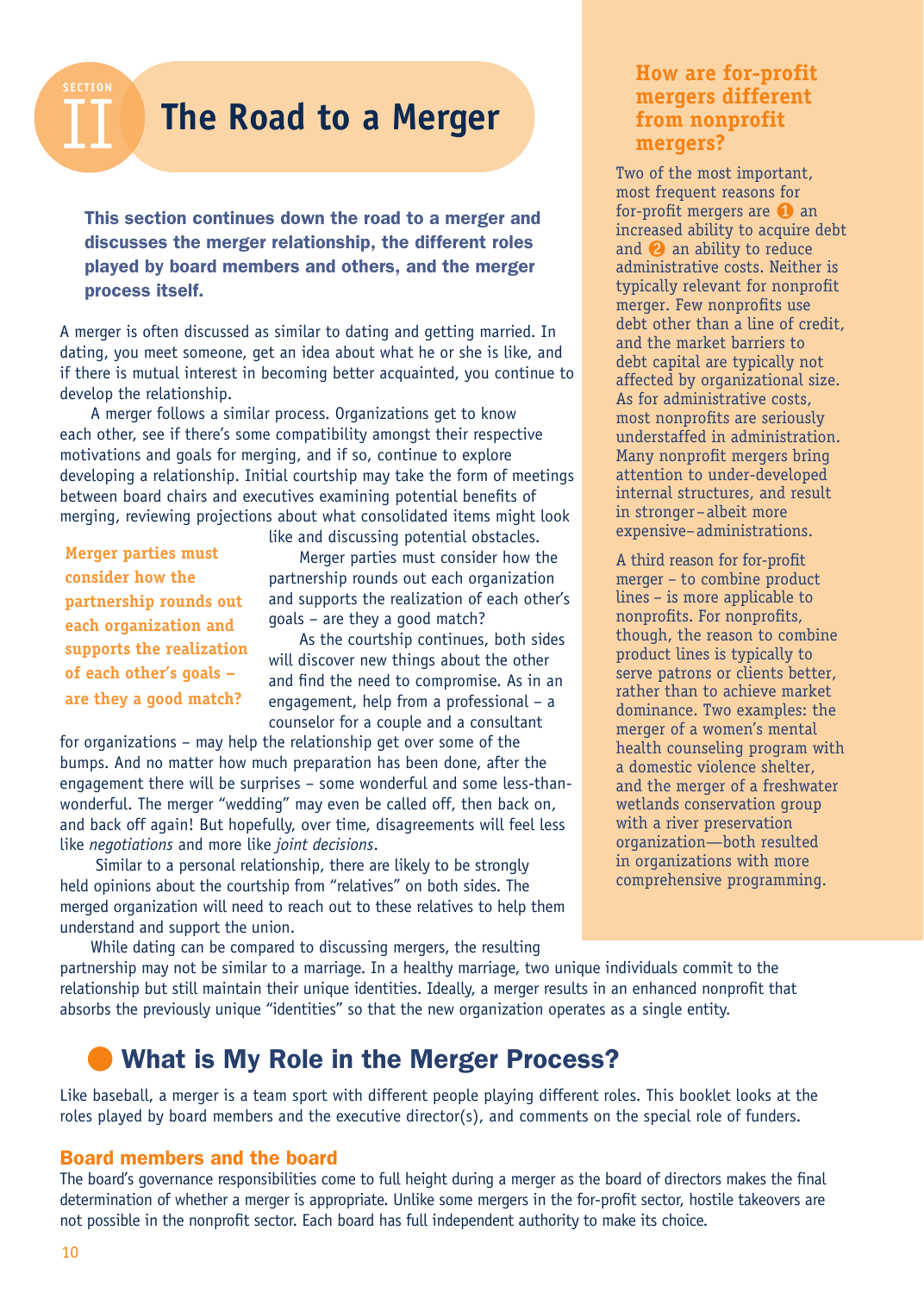In addition to the board's role in decision-making, board *members* play a role in initiating the idea of a merger, in approaching other organizations, and in testing assumptions about the benefits of a merger by reviewing finances, as well as interviewing funders and community members.

Once a merger process has begun, every board member will need to seriously consider the recommendations of the merger committee and express his or her concerns. It is crucial that each organization's board exercises effective and open communication to allow the merger committees to properly reflect the boards' position.

As a board member, you will also need to consider your own future on the merged board. Can you make a commitment to the new organization? Will board meetings be at a different time that makes it impossible for you to attend? Are your skills and contacts the ones the new organization will need or should you make way for others?

#### Executive directors

Executives often initiate merger discussions as they are most likely to be aware of prospective merger partners. In most cases the executive director will be on his or her organization's merger team. Ultimately it is the board's responsibility to pursue or decline merger possibilities - but each board will pay careful attention to the executive's views on the matter.

Executive directors often take the lead in conducting merger feasibility activities and in thinking through the programmatic, administrative and fundraising plans for the "what if" merged organization. Each executive director will also need to communicate with the staff – a task often made difficult due to the confidential and uncertain nature of the process. Each executive will also need to think about his or her own future: what position is desired, if any, in the merged organization? What positions would be acceptable?

#### **Funders**

Funders – foundation, corporate, government and individual funders – can play positive roles with particular merger situations as well as in the community at large. They can also, of course, unintentionally create difficulties for nonprofits.

#### **Key opportunities include:**

**Breaking the ice:** A program officer or foundation CEO is frequently the icebreaker on merger exploration by speaking informally with an executive director or a board member. In some cases, a funder or a group of funders will host a meeting between two or more organizations to introduce the idea of merger. Given the power dynamics of the funder-nonprofit relationship, funders should tread lightly lest their suggestion be taken as an unwelcome mandate.

**Funding merger explorations:** Small grants of \$5,000 to \$10,000 help grantees pay for initial consult– ing, accounting or legal costs, and can help focus the organization's attention on a careful exploration.

Funding the merger: As outlined in the upcoming section, mergers cost money. For many organizations, the decision may hinge on whether the direct and indirect merger costs can be funded.

**Funding post-merger integration:** A merger is the end of one challenging era and the beginning of another challenging era. One organization described its merger with a smaller organization in another county as "taking over a run-down hotel with a run-down reputation." That organization will need longterm, substantial support to refurbish the hotel and rebuild its reputation. Another organization was distressed to discover that two major corporate funders that had funded both pre-merger bodies chose to make grants of far less than the combined total of the two previous grants. Had the corporations agreed to "keep the grants whole" for two years, the organization could have begun its new journey without immediate financial worries.

**Supporting a decision not to merge:** If two or more organizations decide, after a thoughtful process, not to merge after all, funders will need to decide whether and how to support each of them. Certainly it's worth a conversation with each group to understand how they came to their respective decisions not to merge and how they see their organizations moving forward.

**Distributing merger information:** Many nonprofit staff and board members are curious about or interested in mergers but struggle with finding information. Funders can:

- ● *Distribute this booklet to grantees and others;*
- *Distribute other print and online merger materials (see Recommended Additional Resources);*
- Hold or fund forums and briefings with experts and nonprofits with a variety of merger experiences.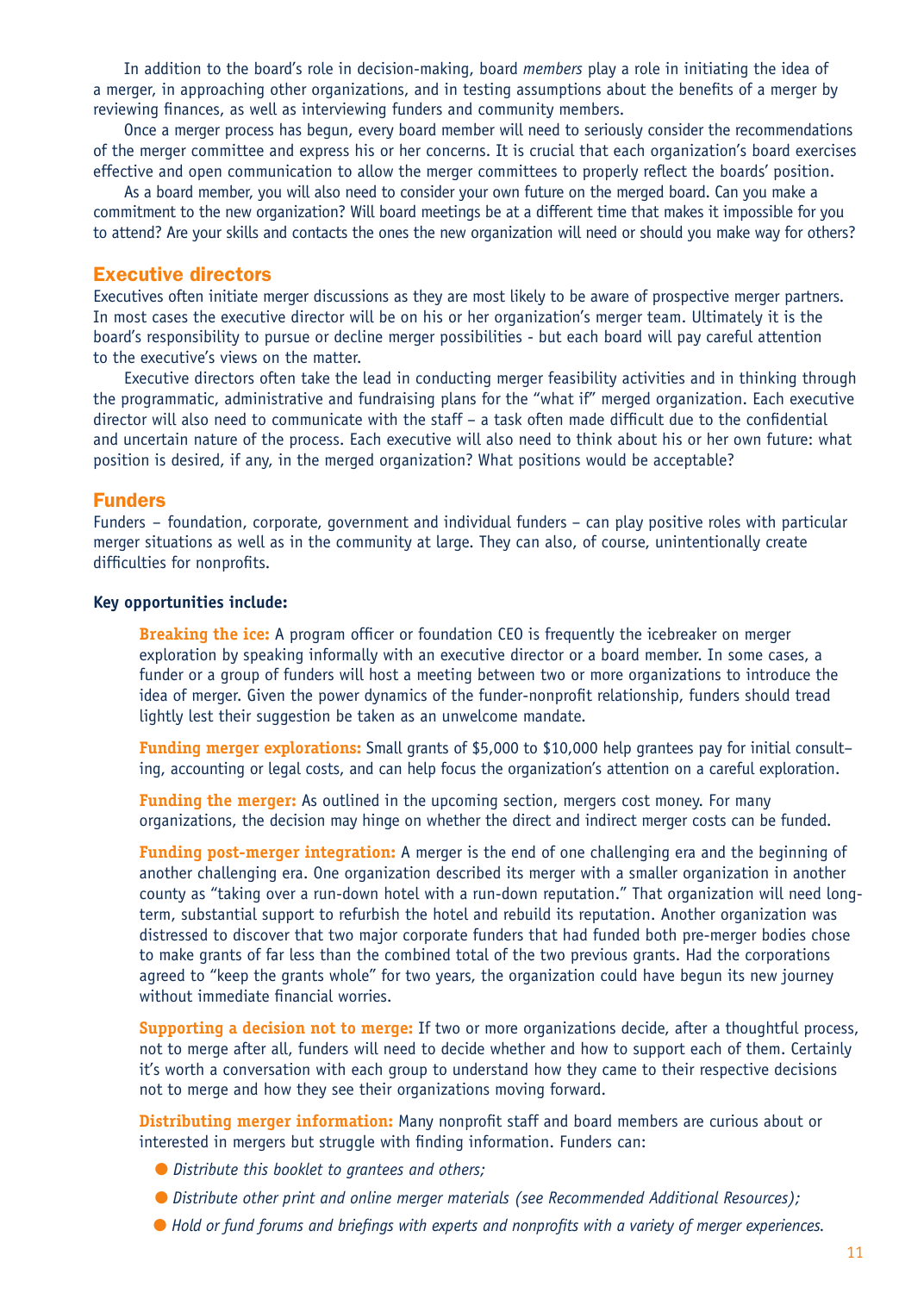# **The Merger Process**

**While the path that every merger takes is unique, there are six typical steps:**

- **A. Initiation**
- **B. Merger exploration and negotiation**
- **C. The Merger Agreement**
- **D. Legal enactment**
- **E. Launch**
- **F. Organizational integration**

In real life, of course, these stages overlap and may fall in a different order.

### A. Initiation

An organization interested in finding a merger partner can begin the search by thinking about what other services are used or desired by the people who already access its own services. For example, an organization that brings quality live music to nursing homes might approach an organization that brings painting classes to similar establishments. Another way to find suitable partners is to look at your organization's competition – for grants, donations, members, clients, patrons and so forth. In some cases, competitors may have similar activities, similar missions and similar or overlapping constituencies – factors that increase compatibility for a merger.

Board members often make the initial calls to prospective merger partners – to the executive director, the board chair, or an acquaintance on the other board. Informal conversations can lead to an opportunity for further discussions.

#### B. Merger exploration and the intent-to-merge resolution

Typically each organization forms a merger committee to identify possible merger partners, meet with the other organization's merger committee and see whether there is agreement to go forward. The committee serves as the scout for the board as well as its negotiating team.

The separate merger committees explore the implications for a merger and attempt to find agreement on merger terms. The committees will perform some of this work individually (e.g. to conduct financial analysis of the other organization) and work together as a joint inter-organizational committee to explore certain areas (e.g. to test the client and funding market for a merged organization).

To express a serious intent to explore a merger in good faith, and to ensure that the whole board is aware of these serious discussions, the merger committees may recommend that the board pass an "intent-to-merge" resolution.<sup>3</sup> When both organizations pass such resolutions, it gives an important signal that the talks will be taken seriously.

Sometimes an intent-to-merge resolution is passed before the merger committees begin exploration and negotiation. But in other cases, the negotiations may need to be well under way before the boards feel comfortable passing such a resolution.

An intent-to-merge resolution is not a legal document – it is a document of good will between the organizations – and is not a necessary step for every merger. In some cases, two groups may trust each other enough to proceed without one and can work out all the arrangements relatively easily. Some organizations may also be more comfortable with verbal agreements rather than

#### **Who should serve on the merger committee?**

A typical merger committee involves the board chair, the executive director and another respected board member, perhaps one whose views are not always in line with those of the chair. This will help bring a diversity of opinion and an ensuing credibility to recommendations from the merger group. It is usually best to have a board member (perhaps the board chair) lead the team and represent the organization to the other board.

<sup>&</sup>lt;sup>3</sup> Our thanks to David LaPiana for two important ideas, the intent-to-merge resolution, and gradual building of the Merger Agreement through the series of meetings between the two organizations. These ideas build on conventional practice and articulate particular techniques for ensuring board oversight and involvement.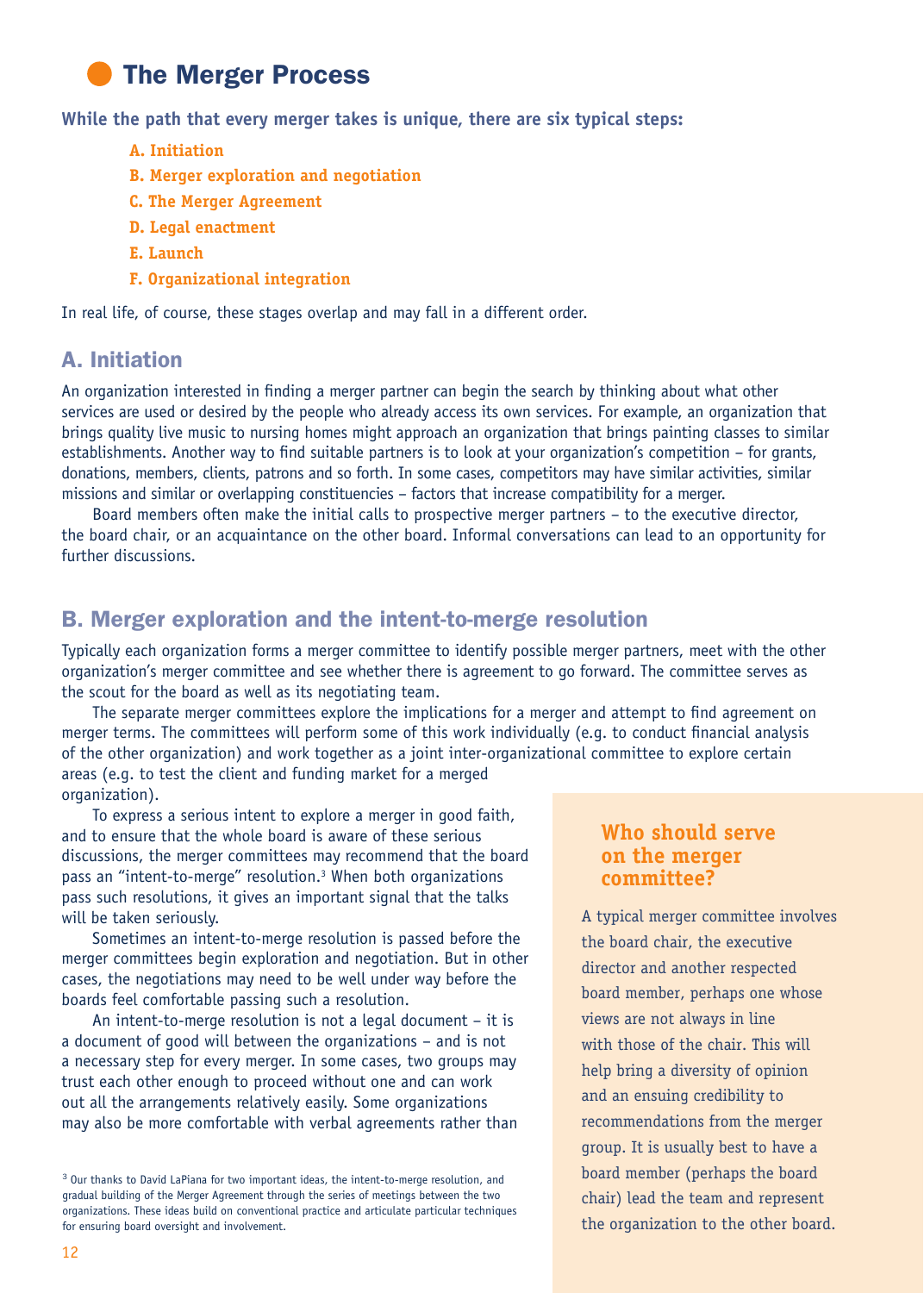# Merger Exploration Worksheet

| <b>QUESTION</b>                                                                                                                                                                                                  | <b>EXPLORATION PROCESS</b>                                                                                                                                                                                                                                                                                                                                                                                                   |
|------------------------------------------------------------------------------------------------------------------------------------------------------------------------------------------------------------------|------------------------------------------------------------------------------------------------------------------------------------------------------------------------------------------------------------------------------------------------------------------------------------------------------------------------------------------------------------------------------------------------------------------------------|
| Would a merger result in better, more<br>efficient or better-rounded services?<br>In what ways? To what degree do the<br>programs of the organizations overlap<br>in whom is served and in services<br>provided? | • Analysis of constituencies served, including an analysis of clients<br>who received services from one or more of the merger partners,<br>if possible within confidentiality guidelines<br>• Focus groups of constituents of each organization to determine what<br>services they would like to see<br>• Interviews or focus groups with line staff about the provision of<br>multiple services to the same target audience |
| In what ways would the programs of<br>each agency be able to draw upon the<br>expertise, location, clients, reputation<br>and other resources of the other<br>organization?                                      | • Group and individual interviews with staff<br>• Interviews with community leaders and heads of collegial<br>organizations                                                                                                                                                                                                                                                                                                  |
| In what ways are the philosophies,<br>cultures and styles of the two<br>organizations similar and different?                                                                                                     | • Interviews with staff and clients of partner agencies and community<br>members<br>• Review of printed, video and other materials to identify similarities<br>and differences in approaches                                                                                                                                                                                                                                 |
| Will a merged organization be more<br>competitive for funding, contracts or<br>other resources than the pre-merger<br>organizations are now?                                                                     | • Interviews with local, regional and national foundations, corporate<br>and government funders<br>• Interviews with development professionals                                                                                                                                                                                                                                                                               |
| In the event of a merger, what short<br>term costs and savings can be<br>anticipated related to administration?<br>Long-term costs and savings?                                                                  | • Analysis of staff costs for overlapping positions (such as Executive<br>Director, Receptionist)<br>• Interviews with local benefits providers and analysts<br>• Identification of existing or emerging infrastructure gaps (such as<br>Human Resources Manager)<br>• Analysis of costs directly related to the merger, such as filing fees<br>and debt assumption                                                          |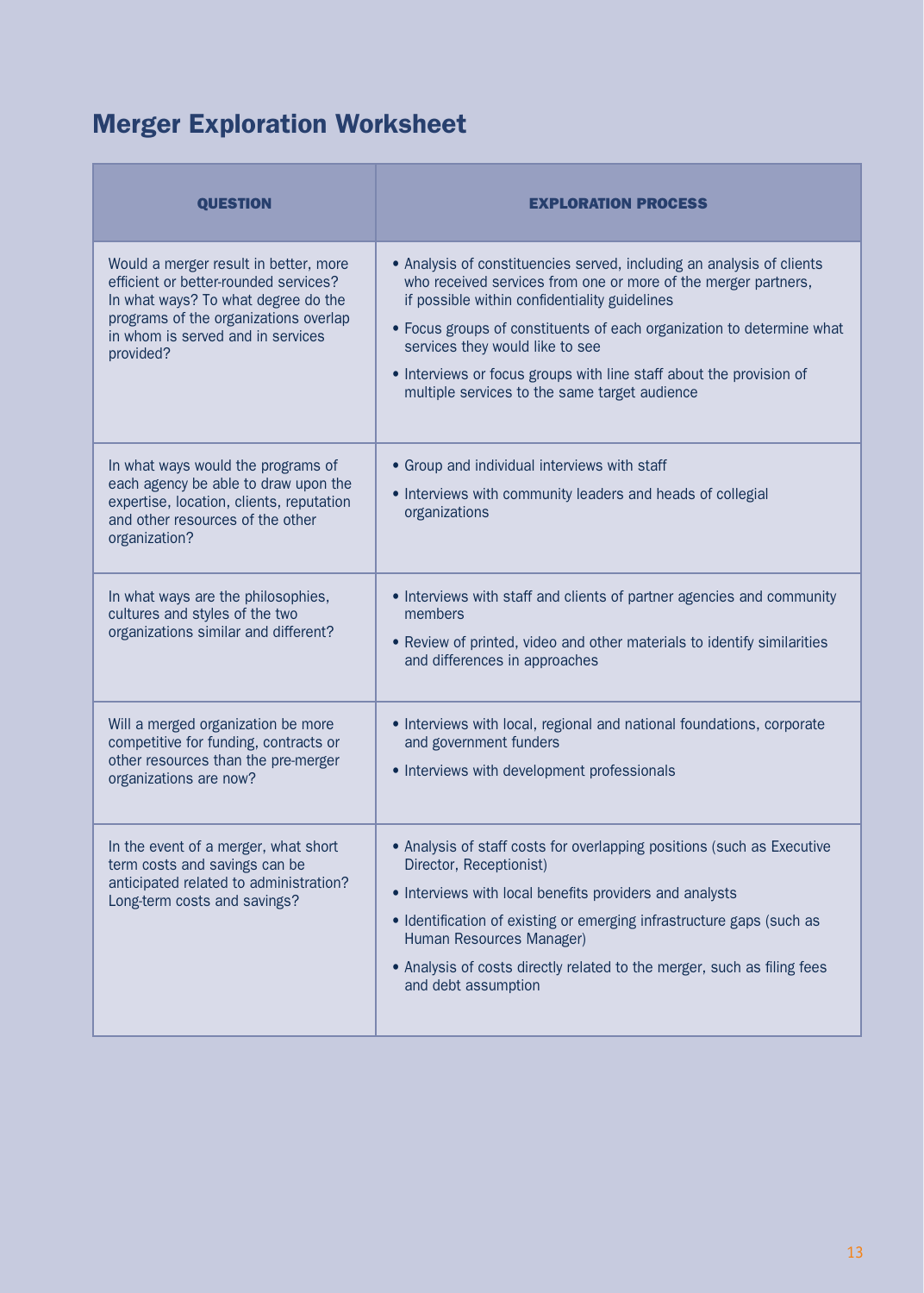

# Sample Intent-To-Merge Resolution

The Board of Directors of Organization A agrees to the following Memorandum of Understanding (MOU) between Organization A and Organization B:

- **1** Each organization will explore and propose negotiated terms of a merger in good faith.
- 2 Each organization may inform its constituents that this exploration is underway.
- 3 Neither organization will pursue a merger with any other organization during this exploration and negotiation period through February X, 200X.
- 4 Both organizations will cooperate in raising funds to support the costs associated with this process.
- 5 We authorize the individuals below to represent our organization in exploring the advantages, risks and feasibility of a merger with Organization B, and if appropriate, to negotiate a draft set of terms for such a merger.

The merger team for our organization will be:

- ●JK, Chair, Board of Directors
- ●SL, Acting Executive Director
- ●TA, Board member
- ●JM, Board member

We will receive a report from this team at each board meeting.

with written ones – the key is to proceed with the process that works best to promote trust between the organizations at the table.

#### C. The Merger Agreement

As the merger teams meet, they may find it helpful to begin with an outline of the points to resolve and fill in the blanks as they agree on one issue after another.

#### **Key points to resolve in merger negotiations**

**Timeline:** Which matters have to be decided before the merger decision? When does what happen? For instance, if the merged organization will adopt a new name, does it need to be agreed upon prior to the legal enactment of the merger?

**Mission and vision:** Which mission and vision will the merged organization follow? Will new mission and vision statements be created? Who will participate in their creation and their adoption?

**Board of Directors:** Who will be the board chair? Who will be on the board? Will new bylaws need to be created or will the merged nonprofit adopt the bylaws of one of the existing organizations?

**Executive leadership:** Who will be the lead staff person? Will the other ED remain with the merged organization and if so, in what capacity and for how long?

**Budget:** Which programs will the merged organization maintain? Which personnel are necessary to conduct those programs and ensure the smooth operation of the nonprofit? What revenue can the merged organization expect to retain and attract?

**Organization name:** Which name will the merged organization use? Will a new name be selected?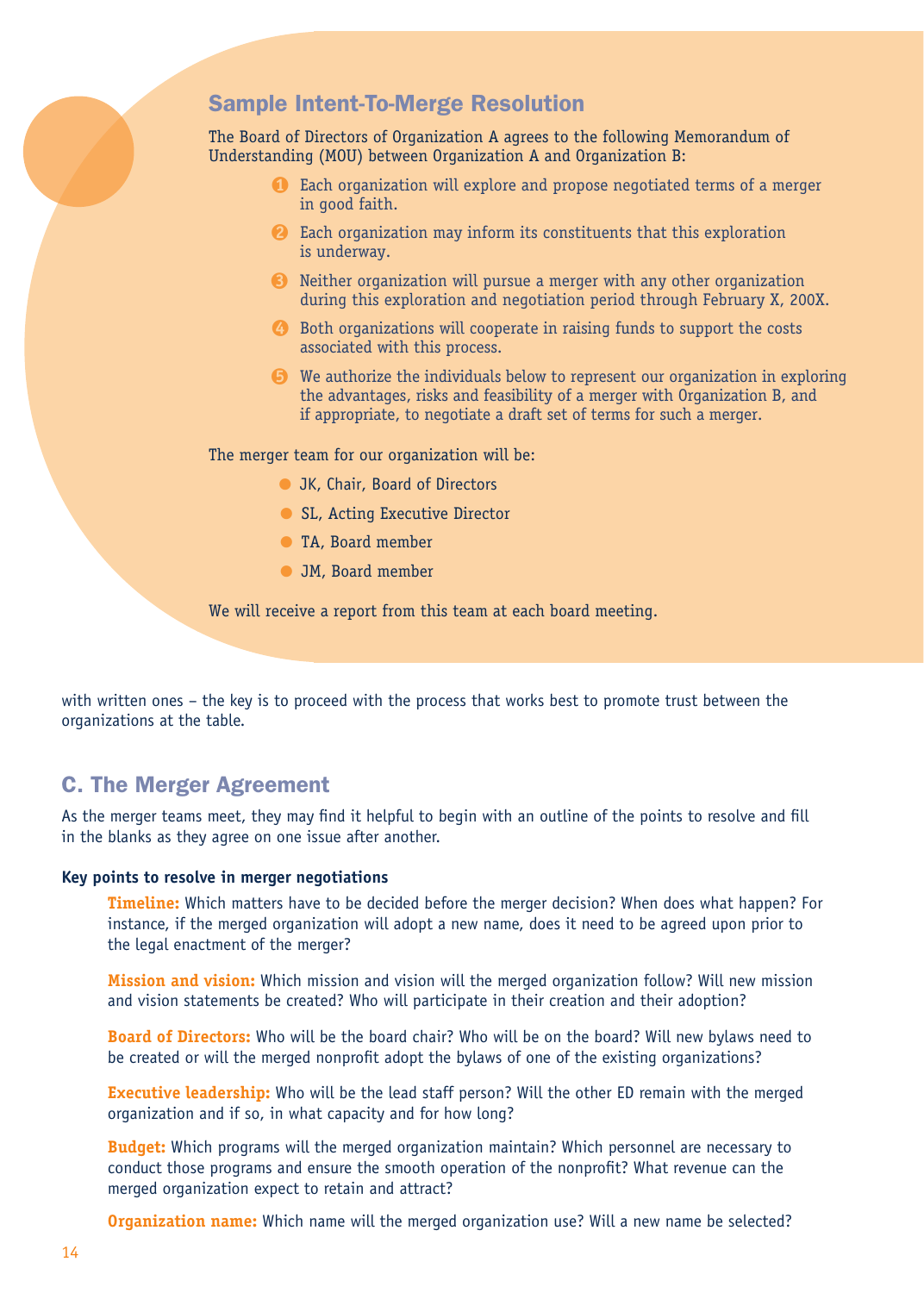**Corporate structure:** Will the two (or more) corporations merge? Will one dissolve and transfer its assets to the other? If so, which will dissolve?

**Programs:** Are there any agreements about program maintenance or closure that need to be decided prior to the merger?

**Location:** Where will headquarters be housed? Will more than one location remain open under the merged organization?

In addition, due diligence requires that the committees also examine key elements of the current organizations' past and current situations to gain a fuller understanding of what the merged organization will "inherit":

> **Debt:** Will the merger require the absorption and management of a significant level of debt?

**Pending or anticipated legal matters:** Does either organization have a pending or anticipated lawsuit?

**Labor unions:** Does one of the pre-merger organizations hold a union contract? If so, how will the contract be interpreted for the new organization?

**Membership:** If one of the original organizations is a membership organization, is a membership vote required to enact the merger? How will the merged organization keep or change membership benefits?

**Bequests and endowments:** What is necessary to ensure that the merged organization is eligible to receive bequests that were made to one or both of the original nonprofits? Is there an endowment restricted by donors that must be accommodated to honor those restrictions?

**Grants and contracts:** Are there funds received or committed from foundations, or contracts with government or other entities, that will need to be transferred to the newly merged organization?

During the exploration and negotiation process, minutes should be kept detailing the language agreed upon by the committees as they resolves each issue. This running record becomes the Merger Agreement/ term sheet that lays the foundation for the governance, programs, finance, personnel, and overall structure and vision for the merged organization.

#### **How can merger consultants be helpful?**

A skilled merger consultant does not drive a merger process to a Merger Agreement. Instead, he or she will switch hats from neutral facilitator to content expert to coach. At different points during a merger negotiation process, each of these skills and approaches will be necessary:

- As the **facilitator**, the consultant can be instrumental in keeping the process on track by capturing the intent and agreements of the negotiations on a meetingby-meeting basis, reminding people about scheduled meetings, surfacing concerns and finding ways to discuss them productively, and proposing new directions when the group gets stuck.
- As a content **expert**, the consultant's previous experience with mergers will provide valuable insight into what has worked for other organizations, typical problems that arise and so forth.
- He or she will also **coach** various individuals as the process moves forward: a board chair might ask whether to invite the other board chair out for lunch, or an executive might want help preparing for a board meeting.

The merger consultant takes on the responsibility of ensuring that each organization's concerns are fully addressed and is alert to the many ways, in addition to merging, that these concerns might be appropriately met.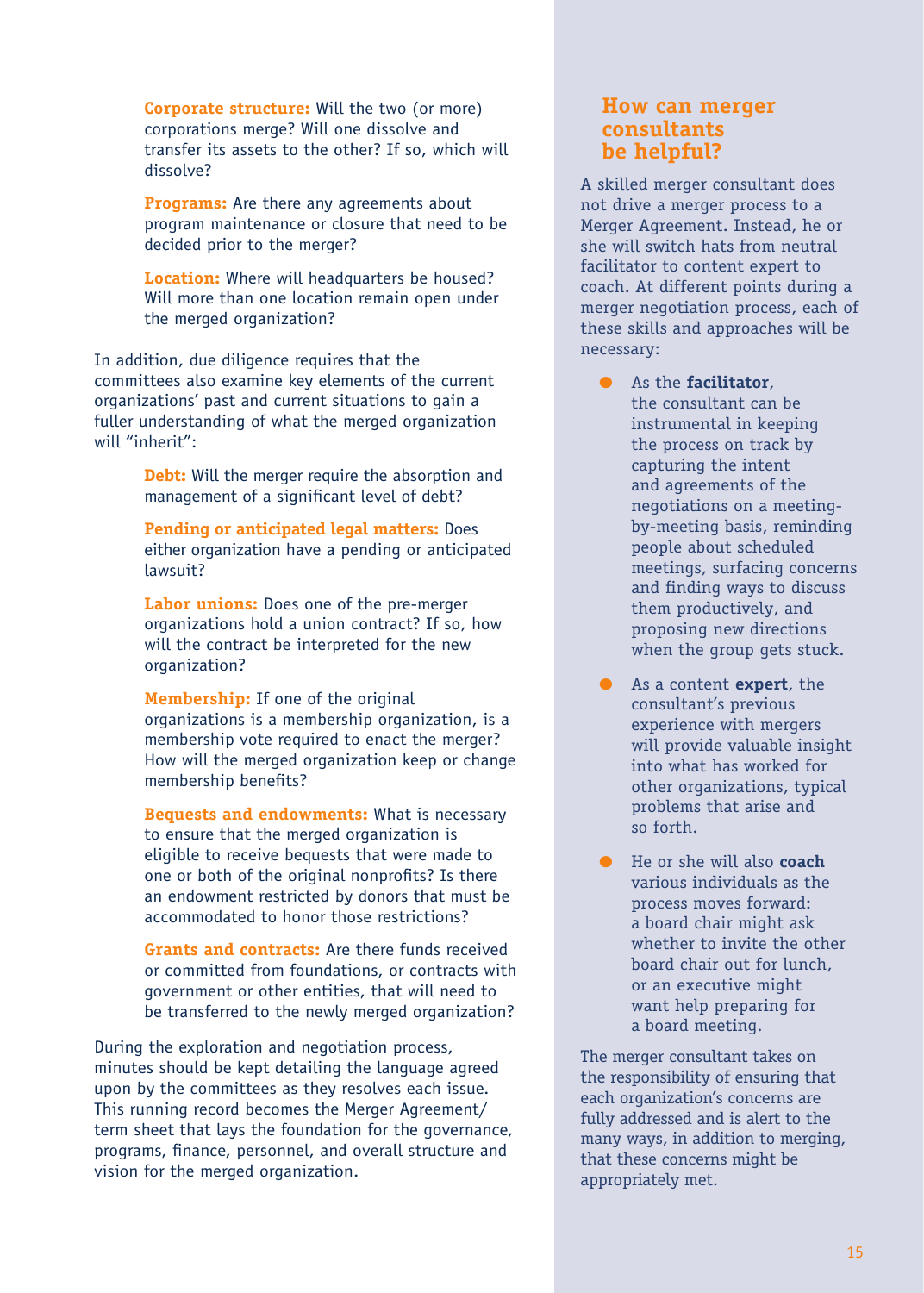# Documents to exchange during due diligence

#### **Corporate documents**

- Incorporation papers
- Federal and state tax exemption letters
- Bylaws
- Rosters of board members
- Most recent Forms 990 and state filing forms

#### **Financial**

- Most recent audited statements
- Most recent internal financial statements and budget
- Lists of significant assets (e.g. property, major equipment and major intangible assets such as copyrights)
- Lists of insurance coverage
- Statement regarding any current or anticipated debt
- Statement regarding pending, anticipated or threatened lawsuits

#### **Fundraising**

- Lists of foundation and corporate funders with amounts, restrictions and expiration dates
- Lists of government grants and contracts with amounts, restrictions and expiration dates
- Description of individual donor gifts with names omitted

#### **Personnel**

- Lists of employees, titles and pay rates
- Personnel policies
- Union contracts, if relevant
- Schedule of employee benefits, costs and utilization rates

Due to board members' work schedules, it is not uncommon for each organization to hold meetings on evenings or Saturdays. Between committee meetings, each organization's board and staff may engage in completing homework assigned by the committee to assist their decision-making. The necessity of limiting meeting time for board members often results in a longer exploration and negotiation process than might be expected. Merger negotiation processes typically take four months to a year from the first joint merger committee meeting to the first meeting of the newly merged board.

As the Merger Committees continue to meet together, they will bring agreements to their respective boards. These agreements taken in total form the Merger Agreement.

Upon receipt of an amenable Merger Agreement, each respective board will then pass a resolution to approve it – a significant moment for the boards and the organizations. Boards do well to make sure that the staff is fully informed of the key agreements and that their voices have been heard. It's helpful to take the time to celebrate the work of the Merger Committee, and to celebrate and honor the achievements of the organization as it steps over the threshold into a new era.

As both boards approve the Merger Agreement, they will also take steps to inform their constituencies, in some cases jointly and in other cases separately. Clients, patrons, funders, volunteers, members and others will want to be informed of this important news.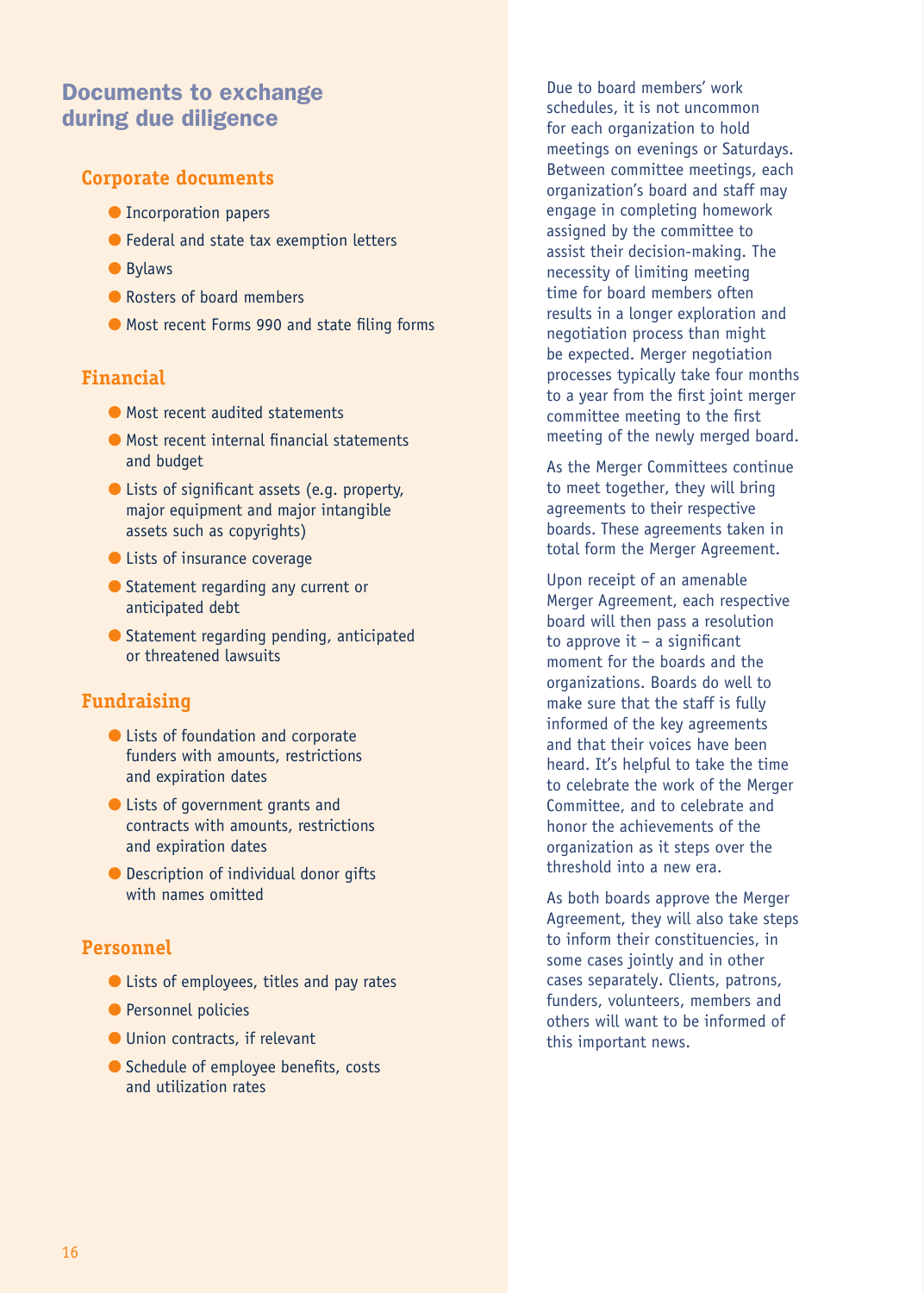# Side-by-side Analysis and Agreement Worksheet for a Fictitious Merger

| <b>BASICS</b>                                                |                                                       |                                                                         |                                                                       |  |  |  |  |  |
|--------------------------------------------------------------|-------------------------------------------------------|-------------------------------------------------------------------------|-----------------------------------------------------------------------|--|--|--|--|--|
| <b>ORGANIZATIONAL</b><br><b>ISSUE</b>                        | <b>ORGANIZATION A</b>                                 | <b>ORGANIZATION B</b>                                                   | <b>MERGED</b><br><b>ORGANIZATION</b>                                  |  |  |  |  |  |
| Address                                                      | 123 Main Street, San<br>Francisco                     | 321 First Street, Oakland                                               | 321 First Street, Oakland                                             |  |  |  |  |  |
| <b>Web Address</b>                                           | www.orga.org                                          | www.orgb.org                                                            | www.mergedorg.org                                                     |  |  |  |  |  |
| <b>Executive Director</b>                                    | Jane Green                                            | Vacant                                                                  | Jane Green                                                            |  |  |  |  |  |
| <b>Board Chair</b>                                           | <b>Jim Black</b>                                      | Joe Orange                                                              | Joe Orange                                                            |  |  |  |  |  |
| Other board officers                                         | Jane White, Bill Blue, etc.                           | Jackie Pink, Larry Purple, etc.                                         | To be determined                                                      |  |  |  |  |  |
| # of board members                                           | 14                                                    | 9                                                                       | 16: each organization to<br>choose 8                                  |  |  |  |  |  |
| # staff                                                      | 6 full time, 5 part time                              | 6 full time                                                             | No staff positions will be<br>eliminated as part of the<br>merger.    |  |  |  |  |  |
|                                                              | <b>FINANCES</b>                                       |                                                                         |                                                                       |  |  |  |  |  |
| Annual budget                                                | \$600,000                                             | \$400,000                                                               | \$900,000 anticipated                                                 |  |  |  |  |  |
| Fiscal year end                                              | June 30                                               | June 30                                                                 | June 30                                                               |  |  |  |  |  |
| Key foundation funders                                       | <b>SF Foundation, Ford</b><br>Foundation, etc.        | <b>East Bay Community</b><br>Foundation, Y & H Soda<br>Foundation, etc. | Pending - currently in<br>discussion                                  |  |  |  |  |  |
| Key corporate funders                                        | McKesson, Bank of America,<br>etc.                    | Target, Clorox, etc                                                     | Pending - currently in<br>discussion                                  |  |  |  |  |  |
| % government funding as<br>percentage of budget              | 10%                                                   | 40%                                                                     | <b>TBD</b>                                                            |  |  |  |  |  |
|                                                              |                                                       | <b>FUNDRAISING</b>                                                      |                                                                       |  |  |  |  |  |
| Events                                                       | Annual dinner with tickets<br>about \$125             | No fundraising events                                                   | Annual dinner with<br>tickets at \$125 and<br>some scholarship tables |  |  |  |  |  |
|                                                              | <b>BOARD MATTERS</b>                                  |                                                                         |                                                                       |  |  |  |  |  |
| <b>Board recruitment</b>                                     | Continuous                                            | 1 "class" per year in the<br>spring                                     | 1 class per year,<br>although initially 2x                            |  |  |  |  |  |
| Applications from<br>prospective board<br>members            | Application/LOI submitted<br>by candidate             | No application                                                          | Application                                                           |  |  |  |  |  |
| <b>Expectation for</b><br>personal financial<br>contribution | \$1,000/year given or<br>raised                       | "At a level that is<br>meaningful to you"                               | "At a level that is<br>meaningful to you"                             |  |  |  |  |  |
| <b>Board committees</b>                                      | Finance, HR, Fundraising                              | Program, Fundraising                                                    | Finance, HR,<br><b>Fundraising</b>                                    |  |  |  |  |  |
| <b>Terms</b>                                                 | 2 year terms with<br>maximum of 3 continuous<br>terms | 3 year terms with<br>maximum of 2 continuous<br>terms                   | 3 year terms with<br>maximum of 2<br>continuous terms                 |  |  |  |  |  |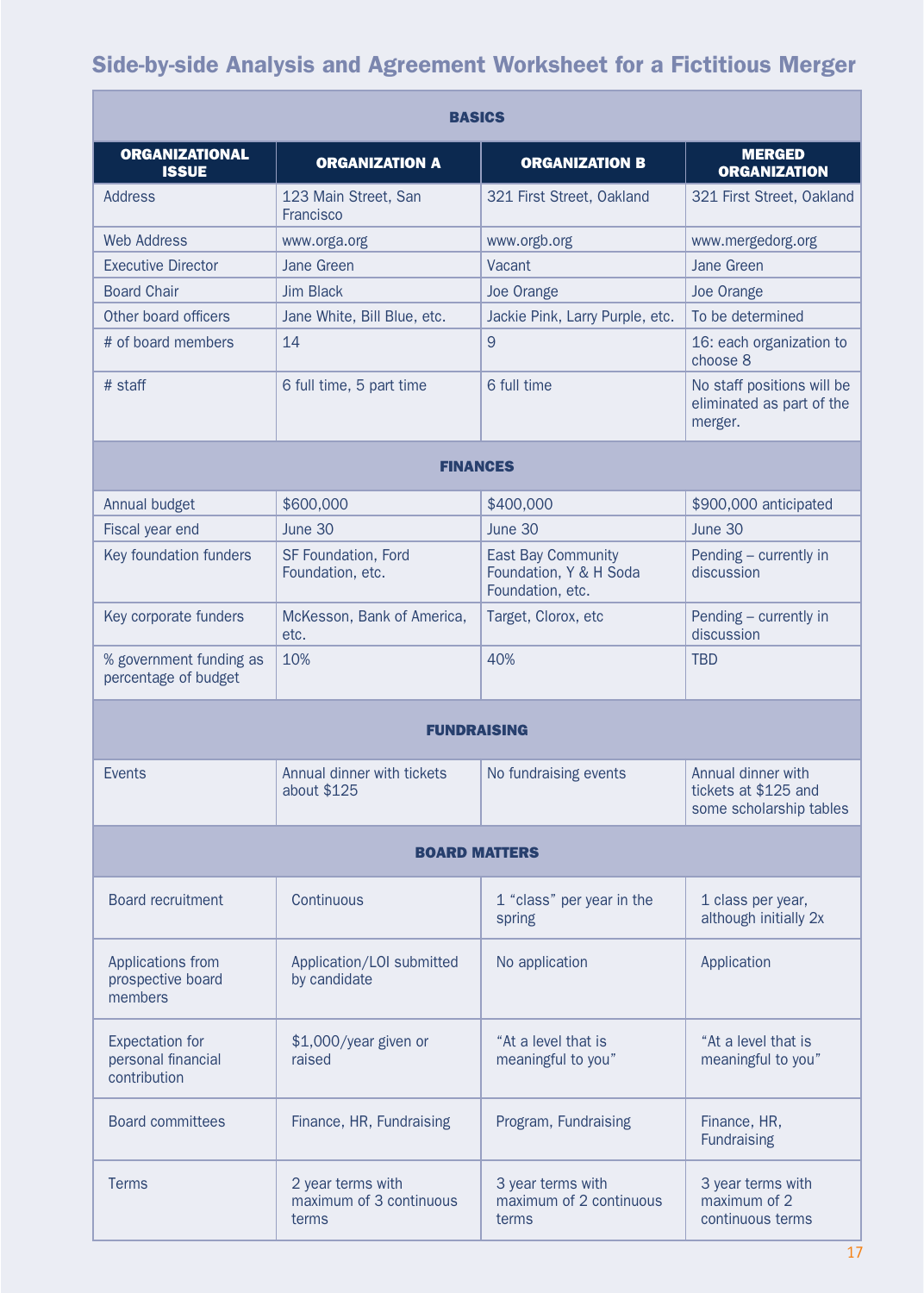# D. Legal Enactment

Upon approval of the Merger Agreement – a layman's agreement – the boards must enlist joint legal counsel to "translate" the agreement and prepare the legal documents. An attorney will prepare the documents appropriate for the organizations' respective state regulations, ensure that the formal votes are taken and file the documents with the appropriate government agencies.

In the case of a technical merger, each organization votes to merge, dissolves their corporations and incorporates a new organization. More common though is the dissolve-and-combine situation: one organization's board votes to dissolve its corporation and transfer its assets to the other. The surviving organization's board votes to accept the assets and elects the designated board members to its board. While a new organization is not technically incorporated, a dissolve-and-combine process can still internally and externally be described as a merger.

### E. Launch

The merger launch can be a very exciting community event where both organizations showcase all the benefits that will come from the union. It is also a significant fundraising opportunity that should be planned in conjunction with other events. At other times, a board may decide that it is in their best interest not to draw attention to a merger, keeping it a non-event, due to the specifics surrounding their particular situation.

# F. Organizational Integration

Merger integration happens at various levels. For staff, there are systems that need to be integrated, cultural habits that need to be taken into consideration and cross training issues to resolve. For board members, integration translates into the ability of the merging boards to create a team from the fusion of the pre-merger boards.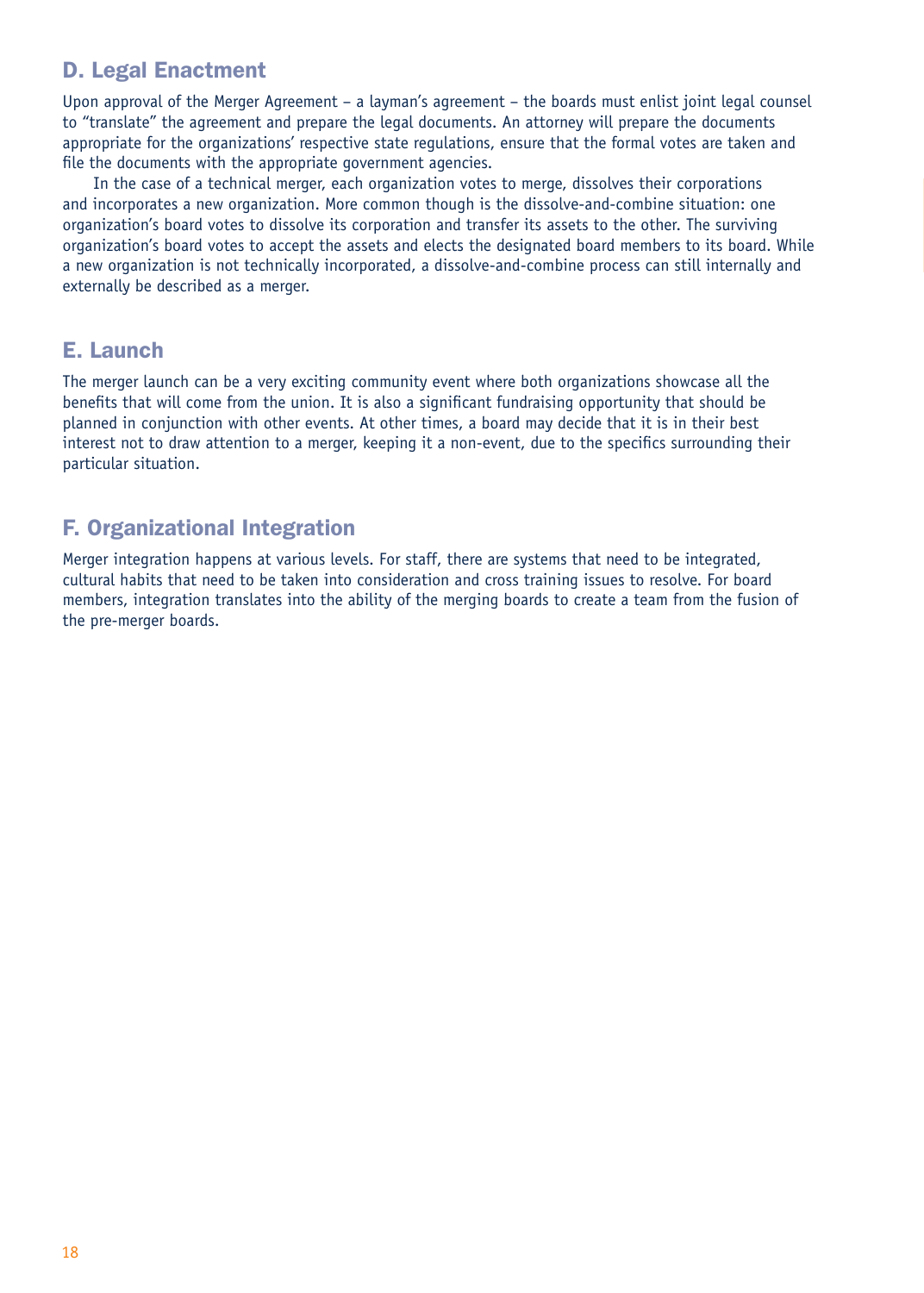## After years of flirting with the "M" word, two small green groups take the plunge

| Green Center A (GCA)     | <b>Green Center B (GCB)</b> |
|--------------------------|-----------------------------|
| Staff: 5                 | Staff: 2                    |
| <b>Budget: \$450,000</b> | <b>Budget: \$375,000</b>    |

s peers in their local nonprofit community, Green Center A and Green Center B had been collaborators for a long time; they participated in joint community projects, joined hands to put on community events and advocated for policy changes to promote conservation in their region. A<sup>s1</sup>

One evening at a birthday party for a supporter of Green Center B, its Executive Director, a GCA staff person and a GCB board member began to chat. GCB's ED commented that the two nonprofits might be much stronger and more focused on their mutual work if they were one organization. The three ended up talking about ways to appropriately raise these ideas with their respective boards. The following Monday morning, GCB's ED was on the phone with the executive at GCA.

At the outset, the two groups decided to hold a series of meetings that included board members and the few staff members they each had. They met four times at various board members' houses and, after the fourth meeting, jointly realized that they needed someone with a neutral, objective and informed perspective. They contacted a local technical assistance provider and engaged an experienced merger consultant to facilitate their merger process.

Due to the small sizes of each organization's board and staff, rather than form separate merger committees, the group engaged select participants (board and staff) and formed one inter-organizational merger negotiations team. This team explored all the potential issues that could come their way as a result of a merger, negotiated all such issues satisfactorily, and wrote up what came to be known as the Merger Agreement. The facilitator was key in helping them move forward at a steady pace and, after six meetings, a written agreement was completed.

The two nonprofits then formed an ad-hoc committee consisting of attorneys, CPAs and a banker to review each organization's financial documents, legal paperwork and other areas that potentially contained concerns or liabilities. This committee reviewed the appropriate documents and then held a four-hour meeting to draft a report of what they found through this process. Fortunately, there were no "red flags" in either organization's documentation.

After both GCA and GCB "passed" this due diligence with high marks, the appropriate members of the merger negotiation team presented their respective boards with the final Merger Agreement, the due diligence report and various other supporting documents in the form of an addendum to the Merger Agreement.

Exactly six months after the birthday party that began the merger exploration, the two boards voted to merge their organizations and directed their executives to retain legal counsel to conduct appropriate filing of documentation with the Attorney General's office.

Today, a year and a half after the merger's execution and amidst one of California's worst economic downturns, the merged entity stands strong as a leader in local conservation advocacy and service.

**Don't underestimate the power of casual conversation, especially when it relates to bringing entire organizations and their communities together as one!**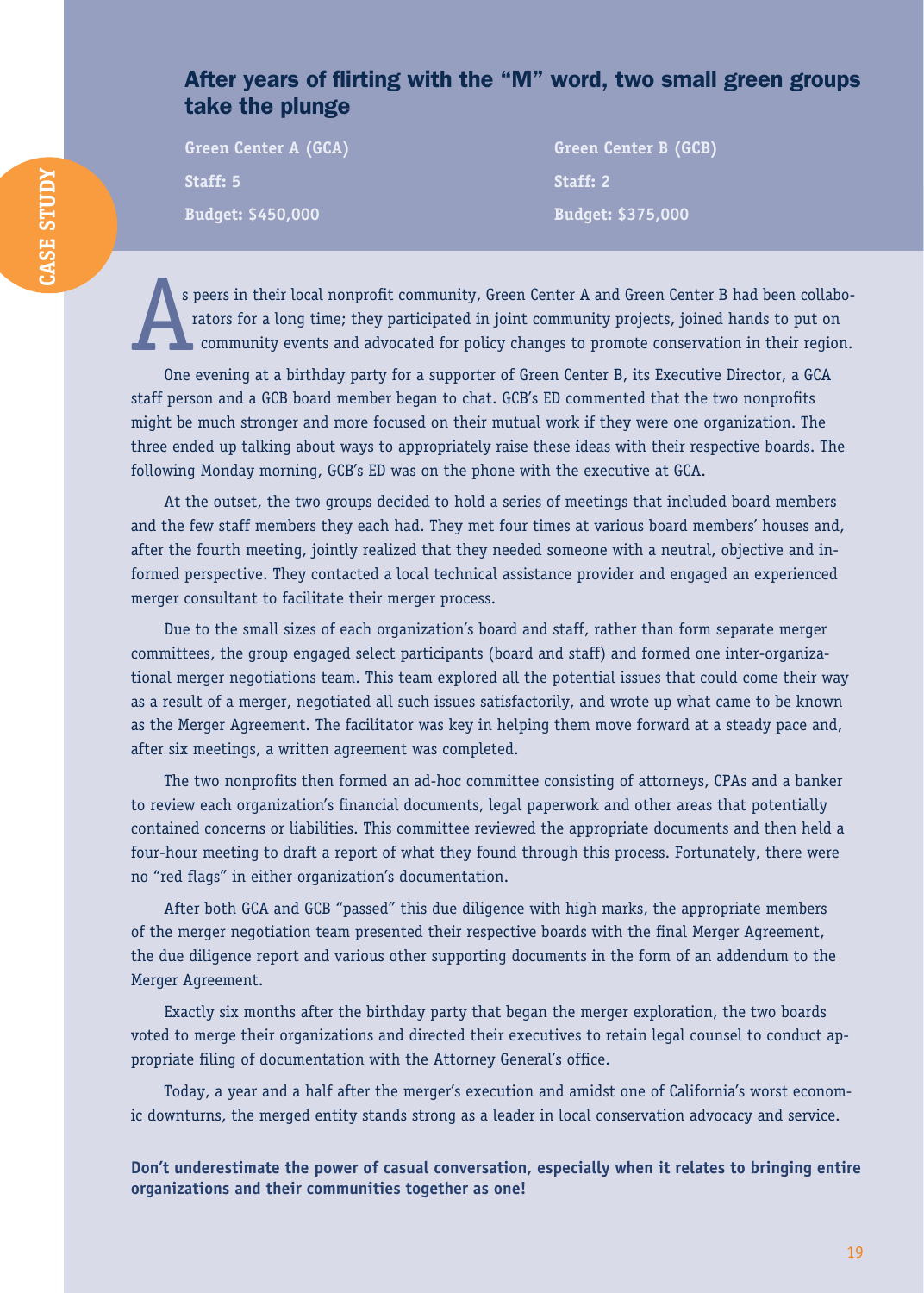# **Special Merger Topics**

 **This section debunks myths about nonprofit mergers, provides an overview of merger costs, discusses how to walk away from the merger table should that prove necessary and features a case study of a merger between three affiliates of a national organization.**

# Myths About Nonprofit Mergers

III

**SECTION**

#### **1** Mergers save money by reducing administrative costs.

Many board members familiar with for-profit mergers will expect to see cost savings by Year Three postmerger. Because most nonprofits run very lean (often too lean) in administration, there are rarely cost savings due to a merger. Nonprofits seldom have bloated accounting or marketing departments that can be cut back. Instead, a merged organization may require higher-skilled accounting staff, an A-133 audit or other items that make its administrative costs higher than the sum of the administrative costs in the former organizations.

#### **2** There are too many nonprofits.

Actually, there are not enough *good* nonprofits. On the surface, it might appear that two childcare centers are duplicating services. But as most parents know, there are important philosophical, cultural, stylistic and practical differences that may make one center much better suited to the family than the other. These same differences – which we value as providing choices to families – are also those that may make it unwise for the two centers to consider merging.

#### <sup>6</sup> A merger combines two equal parties.

In fact, it is rare that merger partners have equal resources, skills, reputation and experience. And they may not be able to agree on how that power imbalance is tilted. One organization may feel that its programs are exceptionally strong, while the other may regard those same programs as outdated or weak. A board chair might secretly think that the other board has stronger, more powerful board members, but is hesitant to imply that his or her fellow board members are not as strong.

 What's important is to deal constructively (if not always completely in the open) with the issues of power in the merger discussions. Often, the fact that organizations have different competencies and powers is what allows them to join forces in such a way that the whole is greater than the sum of the parts.

#### **4** The Merger Agreement must resolve all the questions.

On one hand, the Merger Agreement should reflect decisions about major issues so that neither side will feel surprised or ambushed after the merger has taken place. But on the other hand, many details are best worked out after the merger is finalized. For example, it may be best to determine job positions and titles for the new organization's staff pre-merger. But it may be better to wait until after the final merger vote to develop detailed job descriptions or to decide where each person will sit.

 Remember too, that the new organization can't stand still – it will need to change and grow. It will make decisions that may be implicitly or explicitly different from what is in the Merger Agreement. Each organization must see itself as becoming part of a new organization, rather than seeing the new organization as one that must maintain its promises to the past forever.

#### 5 The merged organization will be stronger than the sum of the two pre-merger organizations.

Not every merger results in a strong organization. Sometimes, as is often the case in the for-profit sector, the new organization emerges in a weak state built on struggling programs. Rather than assume that the merged organization will be stronger, take the time to test this hypothesis as objectively as possible to be sure the board is making the right decision.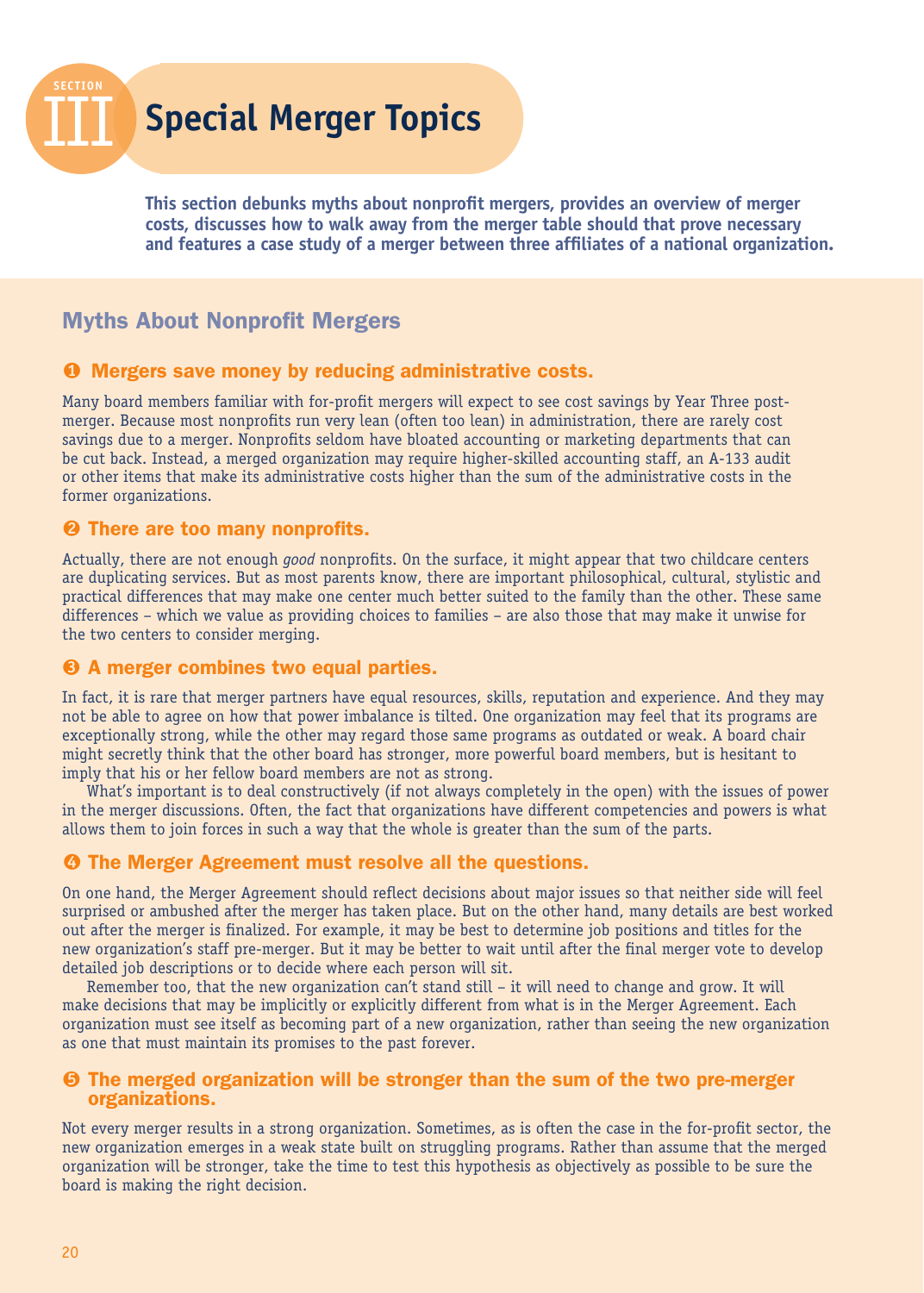# An Overview of the Costs Associated with Mergers

Like an engagement and a wedding, there are certain financial costs associated with a merger – some are one-time costs while others become regular expenses in the merged organization's annual budget.

The most significant costs are often the hardest to anticipate or quantify:

**Opportunity costs:** For most organizations, the attention and time of senior management staff and board members is a very scarce, precious resource. Board members and executives must carefully balance their time in a merger negotiation with their regular responsibilities to mitigate the opportunity cost that could arise from a prolonged or failed negotiation process.

**Infrastructure needs:** While the Merger Agreement may provide provisions for the staffing levels of the new nonprofit, management may find, post-merger, that the available systems are not sufficient to cover the needs of the new, larger organization. More sophisticated systems, different facilities (for staff and clients) and advanced equipment may require investments that can only be concretely quantified once the merger enters the organizational integration phase.

**Salary adjustments:** After a merger, the organization may feel pressured to increase some salary levels in order to level the overall pay scale. It is common for one of the pre-merger organizations' employees to have been compensated at levels either significantly higher or lower than the employees of the other merger partner(s). Or the employees of a merged organization may feel that they all should receive higher levels of compensation now that they work for an organization with more programs and a larger organizational budget.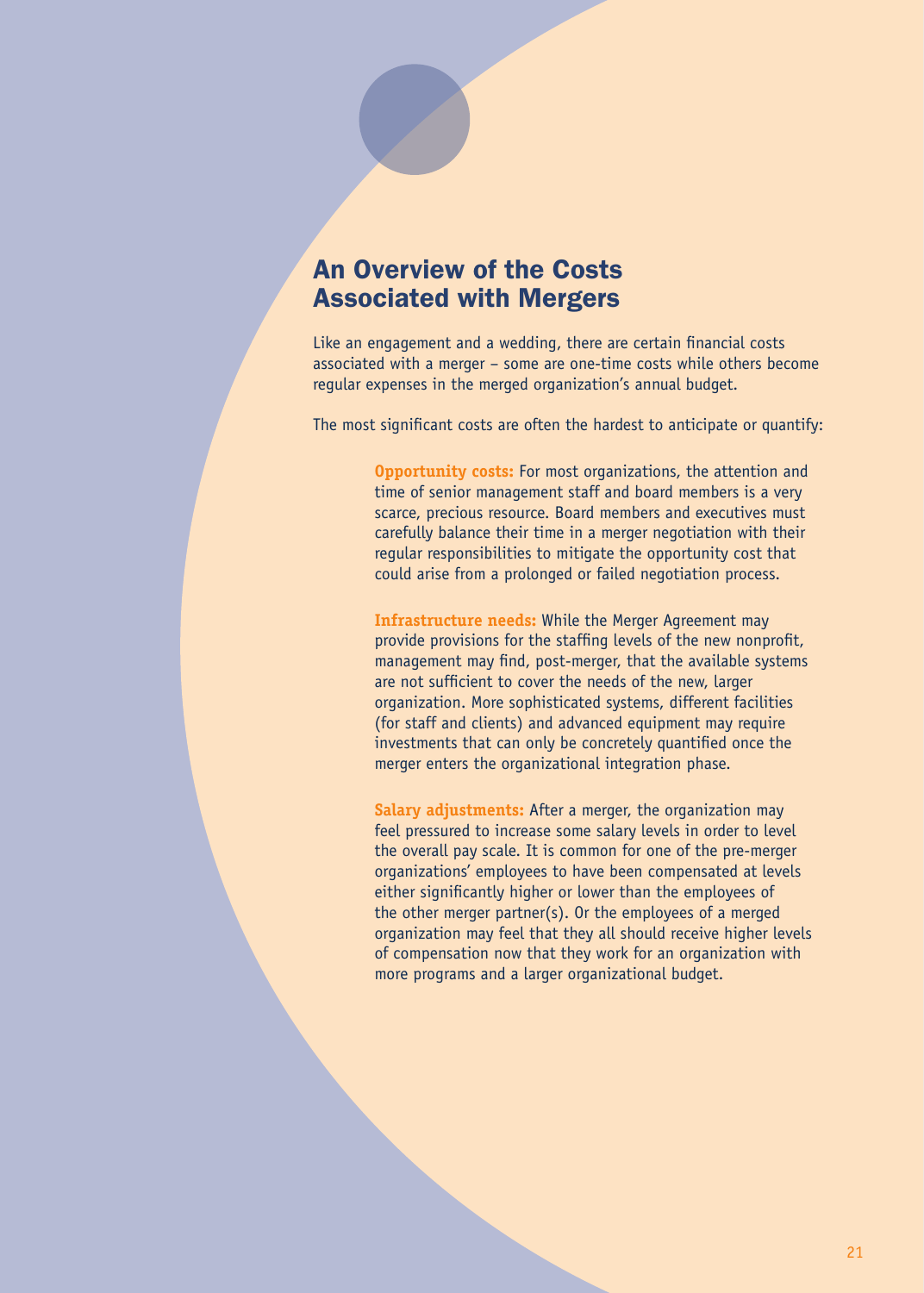# Sample Overview of a Merger's Cost

| <b>TASK</b>                                                 | <b>ONE-TIME COST</b><br>(funded by pre-merger organizations, as agreed)                                                                                                                                              | <b>ONGOING COSTS</b><br>(funded by the post-merger organization)                                                                                                                                                                                                                         |
|-------------------------------------------------------------|----------------------------------------------------------------------------------------------------------------------------------------------------------------------------------------------------------------------|------------------------------------------------------------------------------------------------------------------------------------------------------------------------------------------------------------------------------------------------------------------------------------------|
| Merger exploration<br>and negotiation                       | • Consultant fees<br>• Opportunity costs of executives' and board<br>members' time & attention<br>• Executive staff time                                                                                             |                                                                                                                                                                                                                                                                                          |
| Legal enactment                                             | • Attorney fees, including specialists in<br>nonprofit incorporation, human resources/<br>labor, copyrights and so forth<br>• Filing fees<br>• Audit of one corporation prior to its close<br>• Executive staff time |                                                                                                                                                                                                                                                                                          |
| Launch                                                      | • Design and production of stationary,<br>website and other materials<br>• Announcement mailings<br>• Celebration event(s)<br>• Fundraising and executive staff time                                                 |                                                                                                                                                                                                                                                                                          |
| Organizational<br>integration:<br>Personnel                 | • Consultant and attorney fees (e.g.<br>employment law specialists)<br>• Severance pay<br>• Career consulting or other assistance to<br>departing staff                                                              | • Consultant and attorney fees (e.g.<br>employment law specialists)<br>• Employee compensation increases<br>to establish internal equity<br>• Health & insurance benefits<br>increases to bring benefits into<br>alignment<br>• New positions, such as an HR<br><b>Director position</b> |
| Organizational<br>integration:<br>Technology                | • Hardware & software purchases<br>• Cross-site network<br>• Staff training                                                                                                                                          | • Hardware & software purchases<br>• Staff training                                                                                                                                                                                                                                      |
| Organizational<br>integration:<br><b>Facilities</b>         | · Professional movers, space planners, and<br>new furniture and equipment<br>• Lease buy-out<br>• Telephone costs                                                                                                    |                                                                                                                                                                                                                                                                                          |
| Organizational<br>integration: Program                      | • Consultant and attorney fees (e.g.<br>copyright specialists)<br>• Research with clients and funders<br>• Meetings to discuss how to integrate                                                                      | • Design & production of program<br>materials                                                                                                                                                                                                                                            |
| Organizational<br>integration:<br><b>Board of Directors</b> | • Consultant for board development                                                                                                                                                                                   |                                                                                                                                                                                                                                                                                          |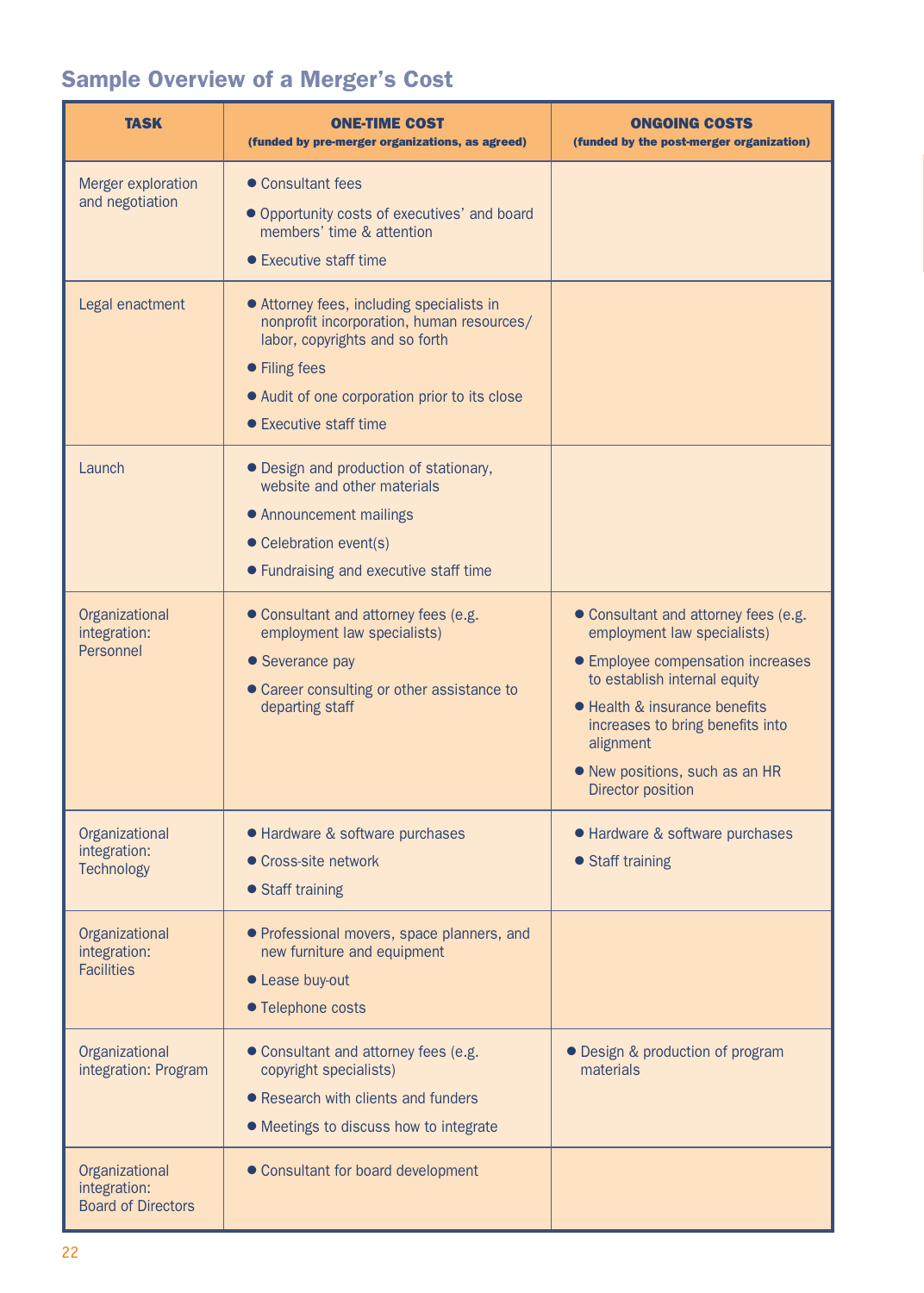#### Organizations with similar missions may hold deep differences

| <b>Domestic Violence Organization</b> |
|---------------------------------------|
| Staff: 19                             |
| <b>Budget: \$856,000/year</b>         |

**Rape Organization Staff: 11 Budget: \$856,000/year Budget: \$650,000/year**

wo domestic violence organizations in a suburban area decided to pursue a merger. One focused almost exclusively on rape-related services while the other offered shelter, counseling and education services. In most instances, when one agency did not have the type of service required by its clients, they would refer to the other. Since they were the only two providers of such services in their county, it was thought **that a merger would strengthen their services** while the other offered shelter, counseling and education services. In most instances, when one agency did not have the type of service required by its clients, they verfer t fragmentation of services.

The two executives engaged in informal conversation about a merger's potential for a few months. At one point, they decided to bring this conversation to their respective boards to gauge interest. After each board discussed the possibility, both unanimously expressed interest and authorized their executives to pursue funding to retain an experienced merger consultant and begin the merger process. Two months later these nonprofits, through their merger committees, were formally engaged in the process of merger exploration and negotiation.

At the first joint meeting of the merger committees, the facilitator led a brainstorm to extract all the potential benefits of a merger. This produced a list of twelve potential benefits that was posted up on the wall during every subsequent meeting to reference the benefits sought through merging. At the same initial meeting, the team brainstormed on all the potential issues that could prevent the merger from moving forward. This exercise generated forty-three potential issues of which the team prioritized nine as potential deal breakers – the issues that would have to be resolved before those who raised them could move forward.

During the second meeting, the team discussed and negotiated language that addressed four of the potential nine deal breakers. These included:

- 1) the executive of the merged organization;
- 2) the new entity's name;
- 3) compensation packages for similar job descriptions;
- 4) the alignment of each nonprofit's current strategic plans.

 One issue unearthed in the discussion of each organization's strategic plan was the language of their respective mission statements: one group used the term "feminism" in its mission and the other one did not. Both organizations had approaches to service that were very much in line with the empowerment of women. However, there was more to this issue than met the eye.

At the third joint meeting of the merger committees, and after a two and a half hour discussion on the language of their respective mission statements, the teams reached an impasse. The organization whose mission statement included the term feminism felt that they could not go through a merger whose resulting entity would exclude the term from its mission statement. The organization whose mission did not include the term estimated that several of their major donors would not continue to support the organization if the merged entity's mission statement language included the word "feminism".

At the conclusion of this meeting, and after significant deliberation by both teams jointly and separately, a decision to end the merger exploration process was made. The facilitator coached the team on how to draft a positive public relations message to express that they had engaged in the merger process, found it to be positive and collaborative, but that they would not proceed with a merger exploration at this time.

Today, the organizations continue to refer clients to each other when appropriate and to collaborate on other community awareness and education opportunities.

**At first glance, same-service area organizations might appear to be perfect partners but upon closer scrutiny, their internal cultures and that of their supporters may be a recipe for a match "not made in heaven."**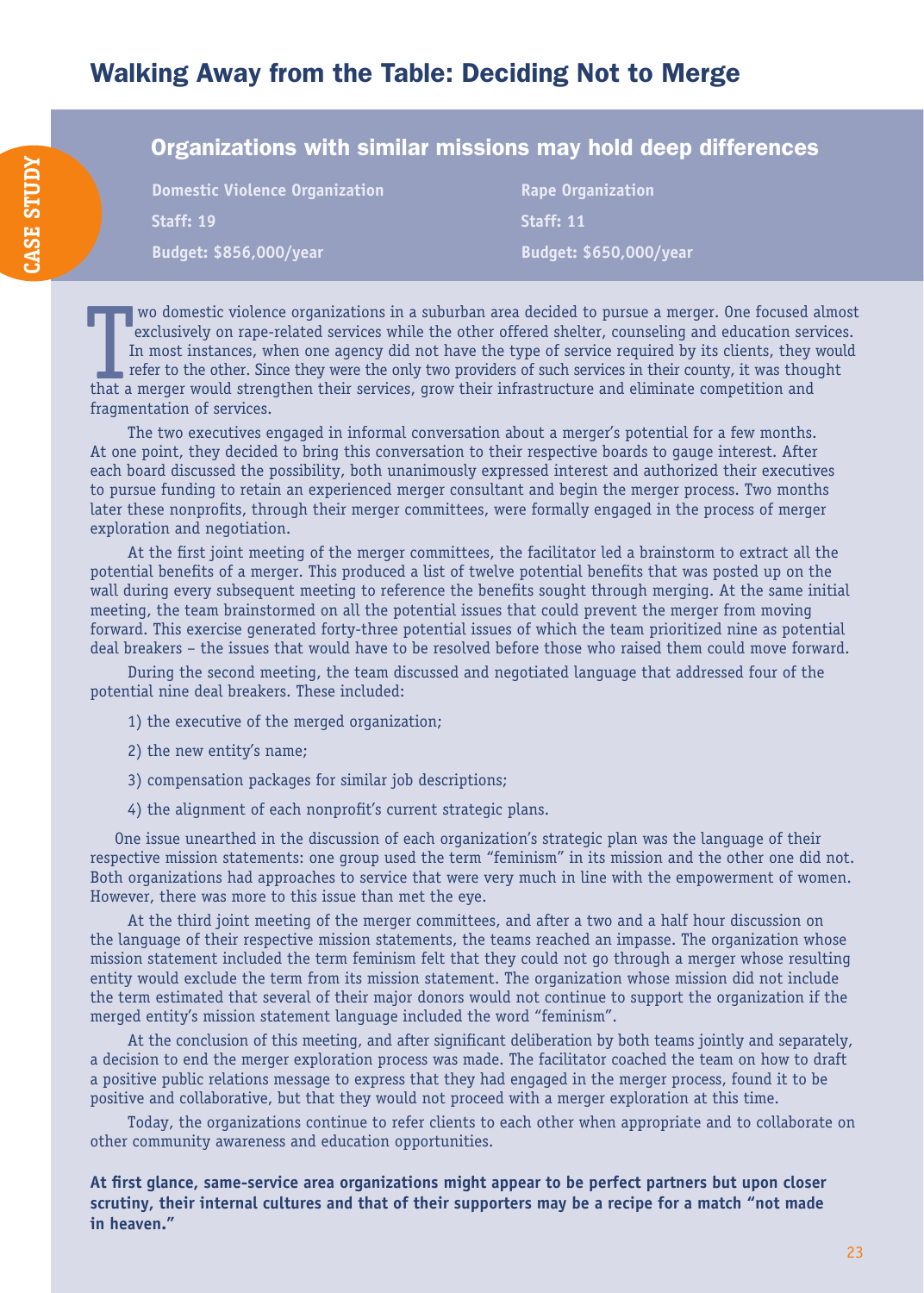Again, as in life and dating, while marriage may not be the result of a promising relationship, much is gained. While merger committees may ultimately make the decision to recommend a "no-go" to their board, or if the board exercises their stewardship by deciding that a veto of the committee's recommendation is in the community's best interest, neither organization should feel that the merger exploration process was an unfruitful venture.

#### **A merger exploration alone produces several benefits, including:**

**Deepening the organization's understanding of itself:** undertaking merger exploration and negotiation allows each participating organization to internalize a wealth of information regarding its functionality, how it views itself, its place and uniqueness within the larger nonprofit community and how outsiders view it, for example;

**Surfacing other partnership opportunities:** while a full merger may not prove to be a viable option, the organizations may utilize one of the alternatives to a merger to meet the mission-related needs that originally brought them to the merger table;

**Expanding the organization's network:** just as organizations will gain a deeper understanding of themselves through the merger exploration and negotiation process, they will also learn more about the organization(s) their merger committee engaged with – an understanding that not only provides the platform for other types of collaboration but bolsters each organization's ability to connect their community to the services available through its nonprofit sector.

.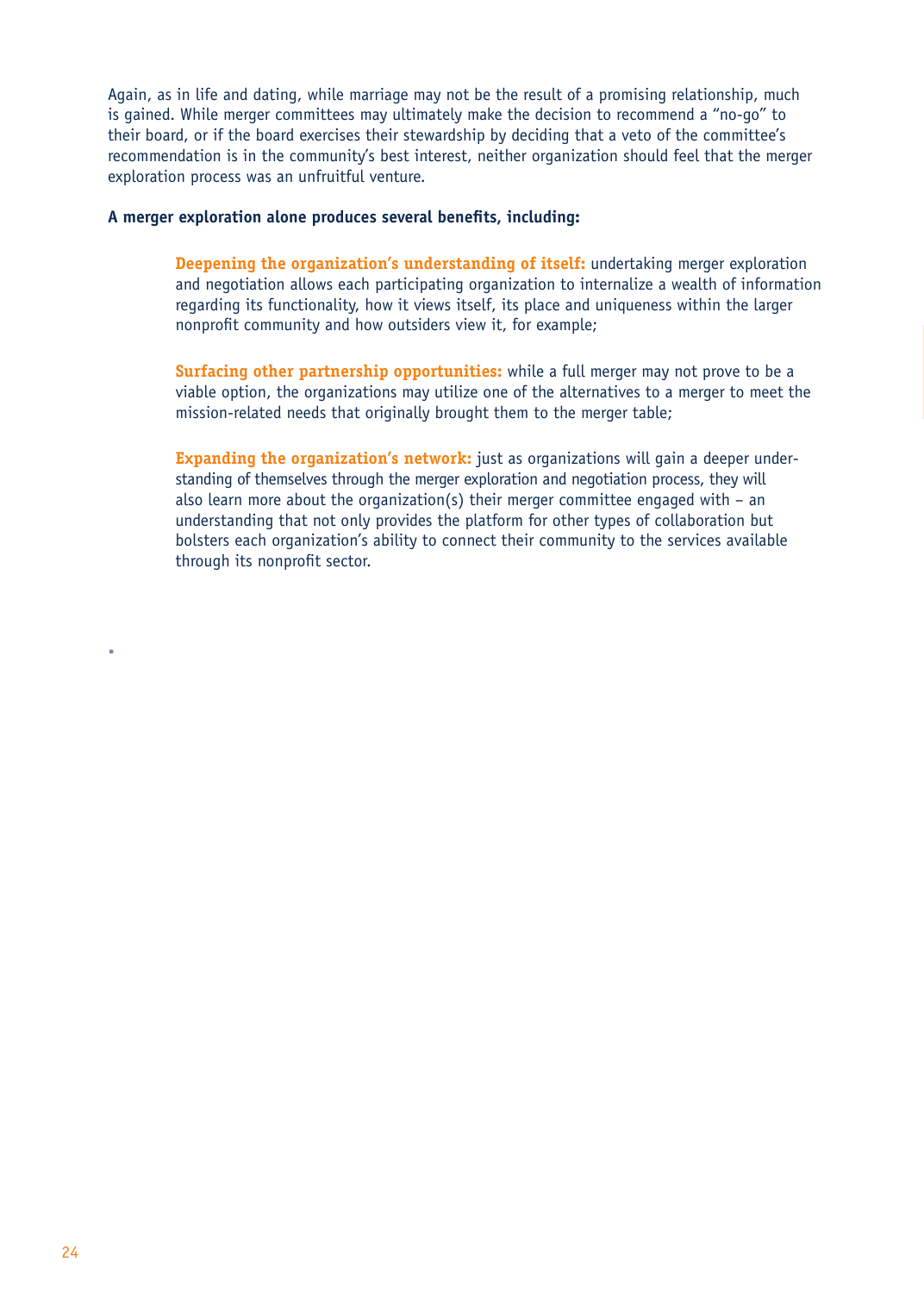# Planned Parenthood Golden Gate Case Study

ight years ago, Dian Harrison served as the executive director of Planned Parenthood San Mateo County, a multi-million dollar nonprofit committed to primary and reproductive health care, and the protection of a woman's right to decide whether and when to have children. E

Dian recalls, "I got a call from Cindy Rambo who was running Planned Parenthood San Francisco. She said she was thinking of leaving and wanted to explore whether this might be a good time to talk about a merger."

Dian, Cindy and their respective board chairs began discussing a merger; the conversation soon included another affiliate, Planned Parenthood of Marin, that was seeking to join ranks with a larger affiliate in the national Planned Parenthood network. Just nine months after Cindy's phone call to Dian, the San Mateo, San Francisco and Marin county affiliates of Planned Parenthood merged to form Planned Parenthood Golden Gate, a multi-county organization under the direction of Dian, the President and CEO.

#### What made this merger plausible?

 **CEO departure:** With one CEO leaving and another (Marin) seeking a merger with a larger Planned Parenthood affiliate, the prospective merger partners did not have to face competition for the CEO spot in the merged organization. Just as crucially, one CEO (Dian Harrison) was well regarded by the staff in all three of the organizations. The San Mateo board championed her, and as the other boards got to know her, they felt increasingly confident about the potential of a merged organization under her leadership.

 **Close alignment of mission and programs:** Each affiliate had differences in emphasis, in approaches to racial and economic disparities, in organizational structure and in management style. But as affiliates of the same national organization, the three Planned Parenthood affiliates began their merger discussion with a large degree of agreement on mission and services.

 **General financial health:** While one of the three merger partners was experiencing financial difficulty, there was neither debt nor intractable financial problems to present potential deal-breakers for the other two affiliates.

 **Strong and focused board leadership:** Each board consisted of experienced community leaders who kept their eyes on the right prize - a bigger, stronger organization that would be more able to compete in the increasingly difficult healthcare environment and to prevail in the hostile political climate. Board members took the initiative to reach out to the other boards, were forthright about terms and stayed committed through the numerous exploration and negotiation meetings.

 **Experienced facilitation from a subsidized consultant:** Planned Parenthood's regional office provided a facilitator to the three groups. While some people resented the undisguised desire of the regional office for a merger, others were grateful for an experienced consultant to help bridge the awkwardness over sensitive issues.

#### Was this merger successful?

Today, Planned Parenthood Golden Gate operates eight health centers in five counties and has an annual budget of \$17 million. Each year, more than 65,000 women, men and teens visit one of these centers, and another 30,000 students benefit from their sex education programs in the schools. In late 2004, Dian Harrison was recognized by The California Wellness Foundation as one of six exemplary healthcare leaders in the state of California.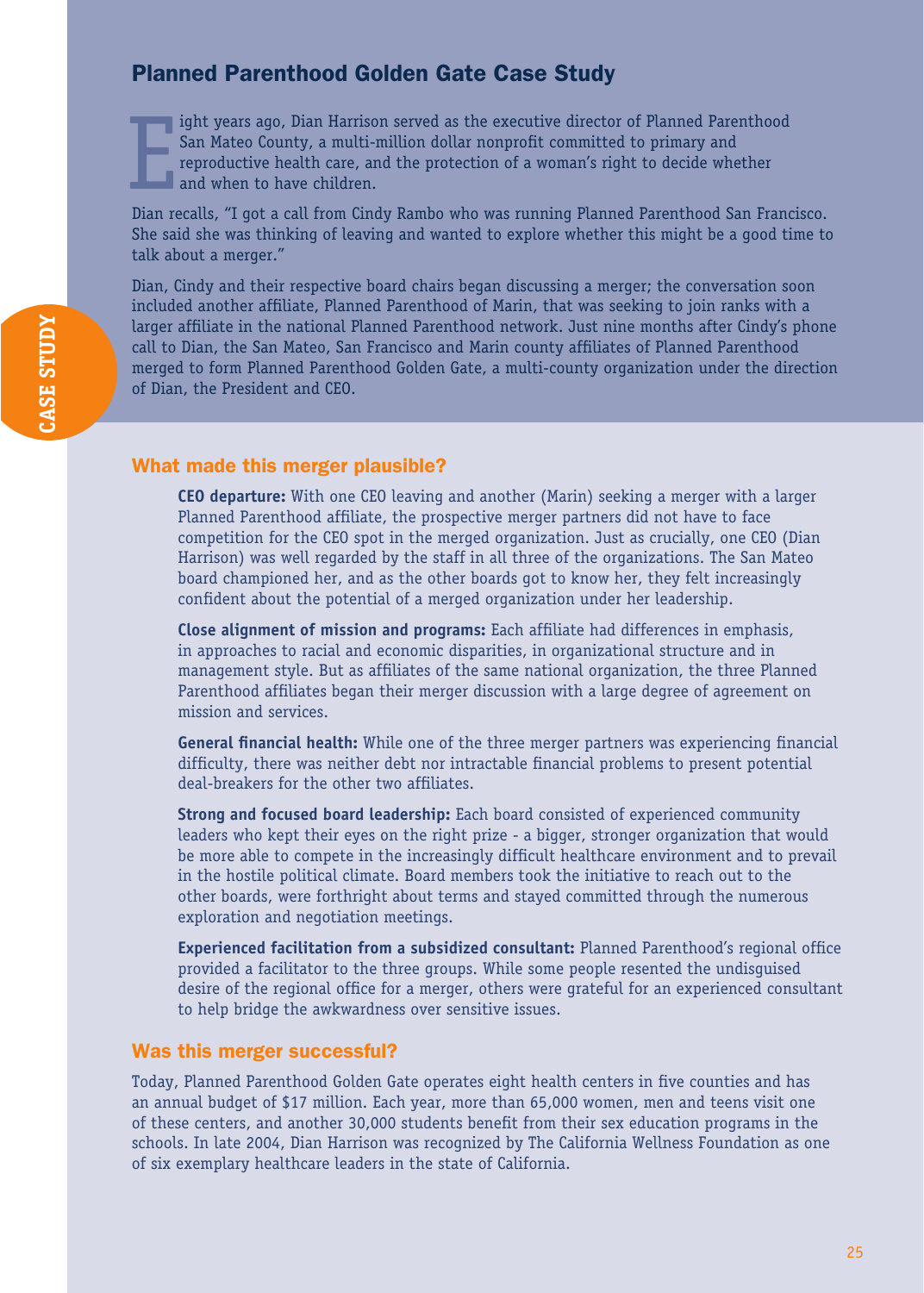IV

# **Recommended Additional Resources**

This booklet's overview of the merger journey may have led you to decide that a merger exploration *would* be a strategic venture for the organization you had in mind. Now that you've reached this point of the journey, the following section will provide additional resources that can further inform you on how to begin a merger exploration and deepen your understanding of a nonprofit merger.

#### Books

#### **Strategic Partnerships in the AIDS Service Community**

by Mike Allison, Cristina Chan, Steve Lew and Timothy Murray (CompassPoint Nonprofit Services) Northern California Grantmakers, 2001 A report from a three-year capacity building initiative for community-based AIDS service providers focused on supporting exploration and development of strategic partnerships that could eliminate potential duplication, achieve administrative efficiencies and create more costeffective services.

The report is available for free download through the Capacity Building Initiatives & Partnerships – Foundation Supported area at www.CompassPoint.org/consulting. Contact Barbara Camacho of CompassPoint at (415) 541- 9000 or BarbaraC@CompassPoint.org for more information on how to obtain a hard copy of this report.

#### **Nonprofit Mergers Workbook: The Leader's Guide to Considering, Negotiating and Executing a Merger**

By David LaPiana Amherst H. Wilder Foundation, 2000 Merger case studies, decision trees, worksheets, checklists, tips and an extensive resource section provide useful samples and guidance.

#### **The Nonprofit Mergers Workbook, Part II: Unifying the Organization after a Merger** By LaPiana Associates, Inc.

Amherst H. Wilder Foundation, 2004 A useful volume focused on developing an integration plan with an emphasis on internal and external communications.

#### **Nonprofit Mergers and Alliances — A Strategic Planning Guide**

By Thomas A. McLaughlin John Wiley and Sons, 1996 A thoughtful guide to the complete merger process.

#### **Seven Steps to a Successful Nonprofit Merger** By Thomas A. McLaughlin

BoardSource, 1996 A short but succinct pamphlet.

### **Websites**

#### **www.boardcafe.org**

Articles for members of nonprofit boards, including, "Deciding Whether to Close Down," "How to Close Down the Right Way," "Should Your Nonprofit Be Considering a Merger?" and dozens of others. Also visit the site to subscribe to *Board Cafe*, a free monthly electronic newsletter for nonprofit board members with over 37,000 subscribers.

#### **www.guidestar.org**

Information about nearly all registered US nonprofits. Learn more about the finances and programs of organizations in your geographic area or field.

#### **www.lapiana.org/SR**

"SR" stands for "Strategic Restructuring," and this useful site from consultant David LaPiana includes case studies, briefing documents, FAQs and order forms for their books, including those noted above.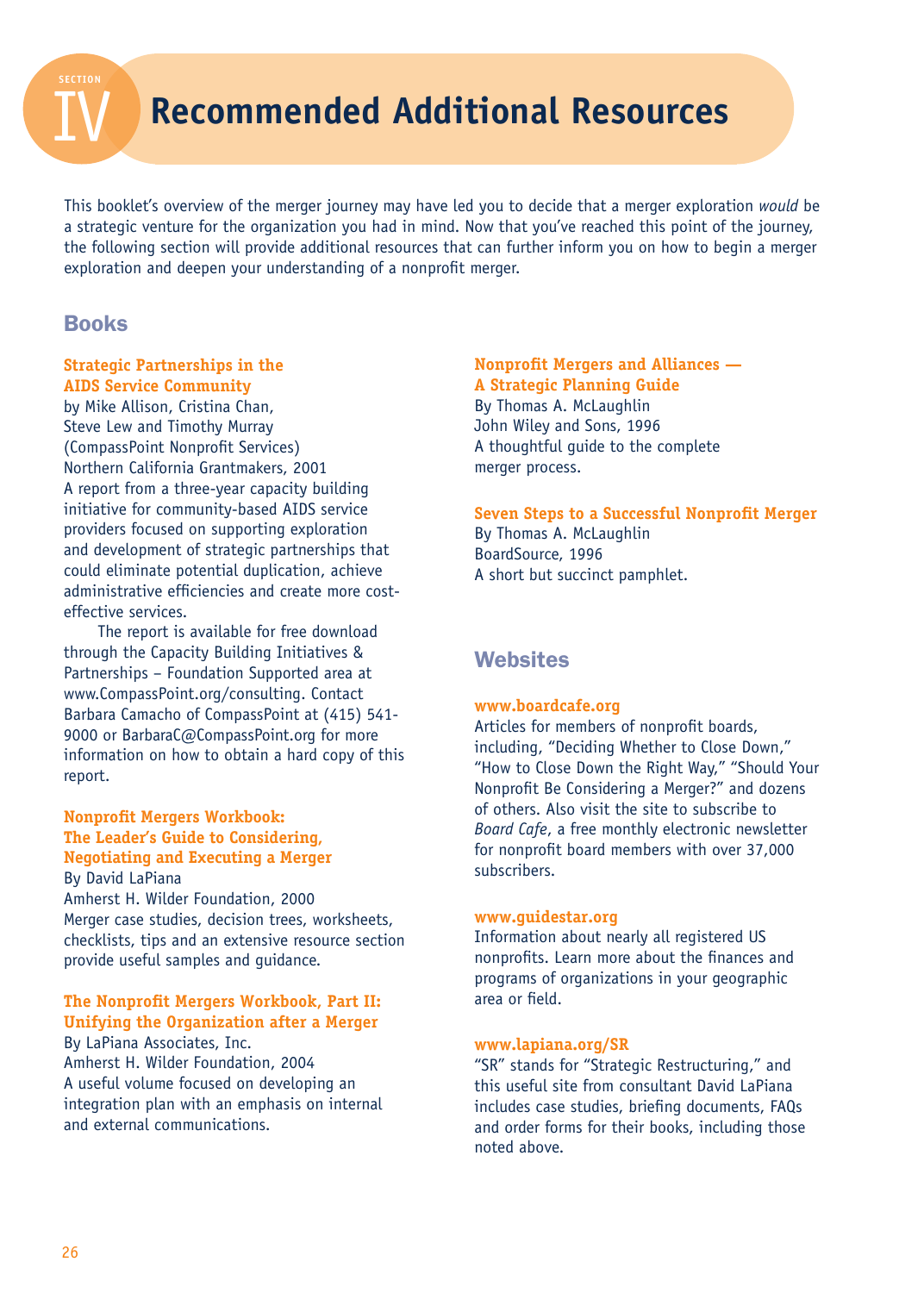#### **Acknowledgments**

This booklet was made possible by funding from The San Francisco Foundation, and by the commitment of the Foundation to support thoughtful approaches by boards to this important and complex issue. We are especially thankful to Dr. Sandra Hernandez, Anthony Tansimore, and Ron Rowell of the Foundation for their personal support of this effort.

The Review Committee played the important role of ensuring fit and relevance of this publication to board members of community-based nonprofits. Committee members provided us with feedback on useful ways to convey information on nonprofit mergers and advice to board members.

#### **CompassPoint gratefully acknowledges the members of the Review Committee:**

**Dian Harrison,** Planned Parenthood Golden Gate

**Jude Kaye,** CompassPoint Nonprofit Services

**David LaPiana,** LaPiana Associates

**Alison Marks,** The Volunteer Center

serving San Francisco and San Mateo Counties

**Mark Walker,** United Way Silicon Valley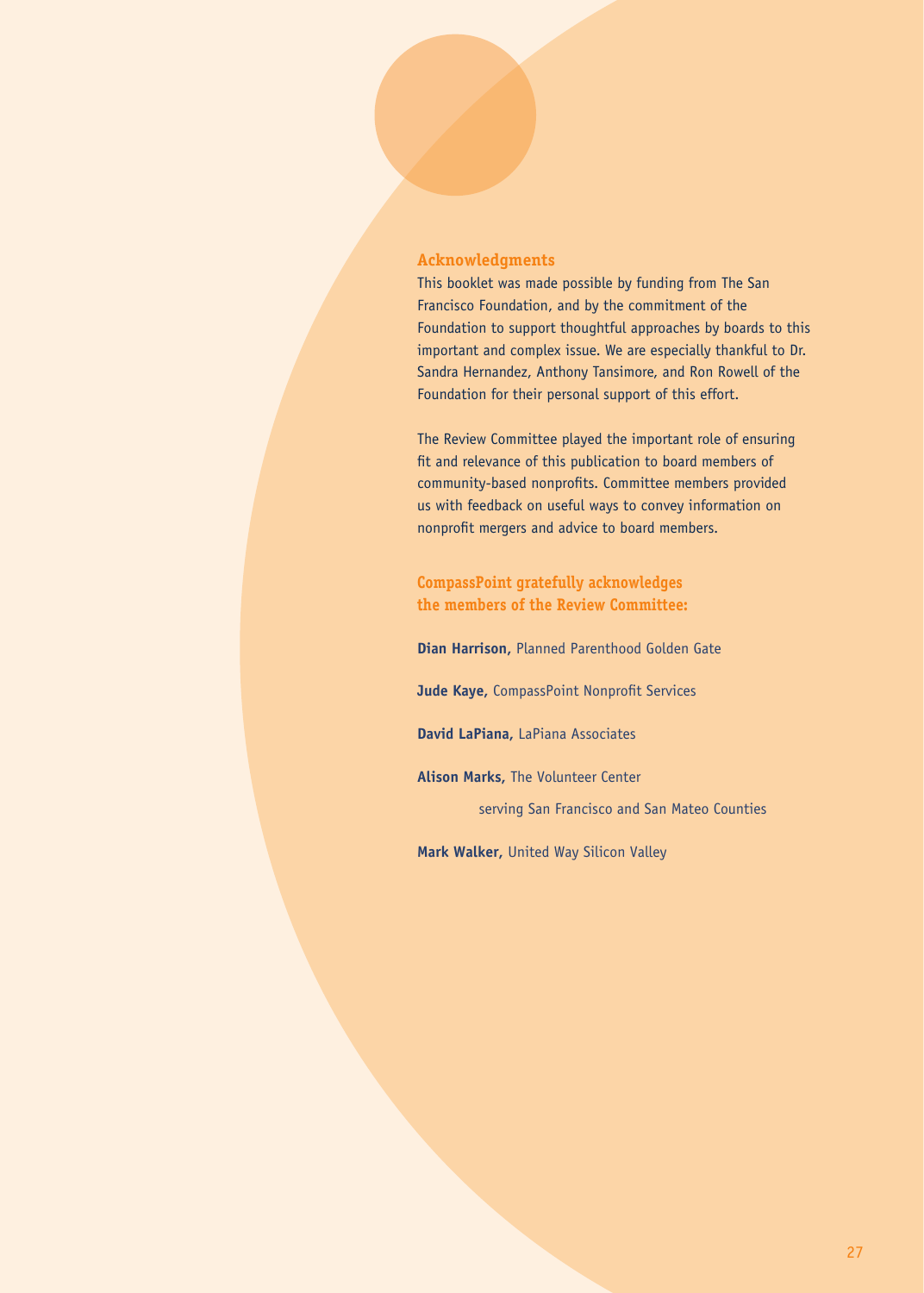#### **About CompassPoint Nonprofit Services and the Authors**

#### **CompassPoint Nonprofit Services**

Founded in 1975, CompassPoint Nonprofit Services is a national consulting, training and research firm focused exclusively on the nonprofit sector. With offices in San Francisco and Silicon Valley, CompassPoint strives to increase nonprofits' effectiveness by providing the management tools and concepts vital for nonprofits to solve pressing social problems by affecting the social change to which they and their investors aspire.

A nonprofit itself, CompassPoint works with organizations in areas including boards of directors, executive leadership, fundraising, strategic planning, organizational change, nonprofit finance and technology. Every year, more than 4,000 nonprofit staff and volunteers utilize the workshop and conference series, and 300+ nonprofits choose them as their consultants. CompassPoint is a university for nonprofit staff, an affordable consulting partner to the sector, a research institution and think tank, and a community organizer.

**Alfredo Vergara-Lobo,** MSW, is a Senior Consultant at CompassPoint Nonprofit Services. An expert in nonprofit partnerships, Alfredo's background includes working with LaPiana & Associates' Strategic Solutions project, a national initiative to advance the field of nonprofit partnerships. He also consults with nonprofit organizations and government entities, domestically and abroad, in the areas of strategic planning, board development, group facilitation and cultural competence.

**Jan Masaoka** is the Executive Director of CompassPoint Nonprofit Services. One of CompassPoint's principal consultants, Jan's consulting work focuses on boards of directors, nonprofit finance and the development of strategic business and fundraising plans. Editor of *Board Café*, a national newsletter for nonprofit board members with 37,000+ subscribers, her latest publication is *Best of the Board Café*, a must-have handbook for all nonprofit board members. Since 1999, she has annually been named one of the "Fifty Most Influential People" in the nonprofit sector nationwide, and in January of 2003 was named "Nonprofit Executive of the Year" by *The NonProfit Times*.

**Sabrina L. Smith** is the Development Manager at CompassPoint Nonprofit Services. A career fundraiser, her background includes fund development for the San Francisco Bar Association Volunteer Legal Services Program and the Foundation Center. Previous board service includes Streetside Stories and the Young Nonprofit Professionals Network, and previous publications include *A Nonprofit Space Odyssey: A Capital Funding Primer (*available online at www.CompassPoint.org).

© 2005 CompassPoint Nonprofit Services Design: traversosantana.com